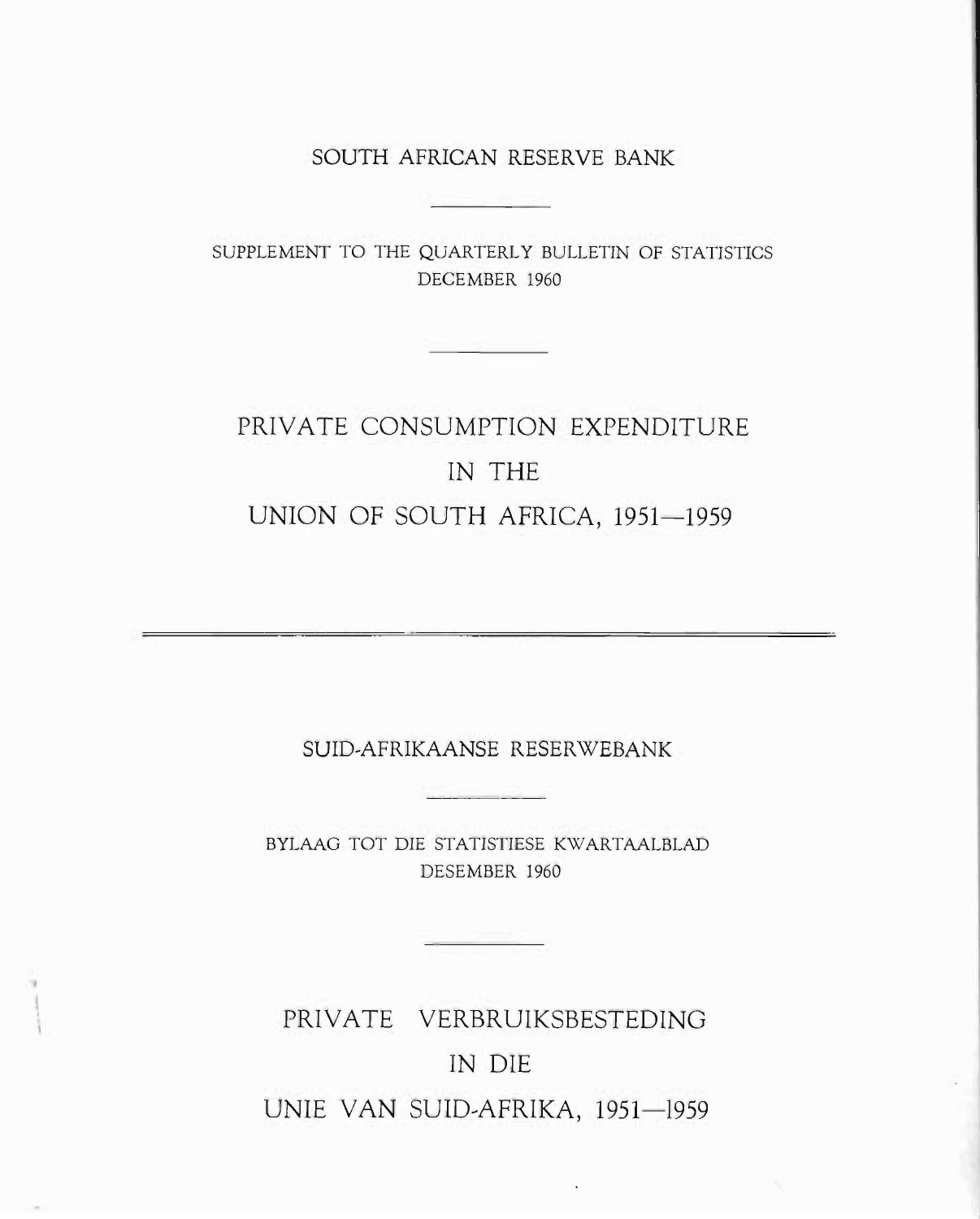# **PRIVATE CONSUMPTION EXPENDITURE IN THE UNION OF SOUTH AFRICA, 1951-1959**

#### 1. INTRODUCTION

The estimates of the Union's total Personal or Private Consumption Expenditure currently published in the South African Reserve Bank's *Quarterly Bulletin of Statistics, have been obtained* as a residual within the framework of the national accounts. In this Supplement, the results of research work<sup>1</sup> on the direct estimation of consumption for the years 1951 to 1959 are presented and briefly analysed, WIth special reference to the classification between durable and non-durable goods and services and to real aspects of consumption.

The concepts and methods used in these estimates are outlined in the last section, although it may be pointed out at this juncture that the definitions and classification of private consumption expenditure recommended by the United Nations<sup>2</sup> have been followed as closely as possible. Furthermore, the estimates have been adjusted to cover South West Africa<sup>3</sup> and the High Commission Territories.

A comparison of the annual totals of private consumption, as estimated directly, With those obtained as a residual in the national accounts, reveals remarkable agreement in both absolute amounts and trends, the biggest difference for any single year amounting to £50 million or 3.7 per cent of total private consumption in 1956; this represented an excess of the "residual" estimate over the direct estimate. The only other substantial difference was recorded in 1959, when the direct estimate exceeded the "residual" by £40 million. These differences may probably be attributed, in part at least, to errors in the measurement of inventory changes, which are particularly difficult to determine accurately.

#### 2. CONSUMPTION AT CURRENT VALUES

The estimates of private consumption expenditure at current values, presented in Table 1, reveal a remarkably steady increase from £930.4 million in 1951 to £1,617.0 million in 1959, with a small decline in the rate of increase in 1956 and a marked decline in 1959. Expressed as a percentage of the Union's gross national product, private consumption amounted to almost 70 per cent at the beginning and 67 per cent at the end of the period under consideration, although a figure as low as 63 per cent was recorded in 1956.

Expenditure on food (Class 1) was by far the most important item of consumption, amounting to 31.3 per cent of total private consumption in 1959. Considerable variations in this ratio occurred from year to year, especially from 1951 to 1952 when it rose from 31.8 to 34.0 per cent, mainly as a result of price increases. Within the food class, expenditure on meat stands out as the most important single item, accounting for 27.3 per cent of the total in 1959.

Consumption expenditure on clothing and personal effects (Class 4) was second in importance to that on food, amounting to 15.3 per cent of total consumption in 1959. This class showed a slight tendency to decrease in importance during the nine years under consideration.

Transportation and communication expenditure (Class  $10$ ), which accounted for 12.6 per cent of total private consumption in 1959, was subject to considerable fluctuations, largely on account of changes in the availability of new motor cars. This class rose in importance from 10.6 per cent in 1951 to 12.7 and 12.6 per cent in 1958 and 1959, respectively. The amounts spent on new cars were largely responsible for the rise in expenditure on personal transportation equipment (Class 10a) from  $£23.1$  million in 1951 to  $£40.8$  million in 1955 and a peak of £76.4 million in 1958.

Notwithstanding the changes in the relative importance of the various items pointed out above, it would seem that, judging by the figures of expenditure in terms of current values, the Union did not suffer drastic changes in the general pattern of consumption during the period 1951 to 1959. This statement will, however, be further tested in the next two sections.

#### 3. DURABLE AND NON-DURABLE GOODS AND SERVICES

In Table 2 private consumption expenditure is classified between durable and nop-durable goods and services. Such a classification necessarily involves many decisions on marginal cases where. the allocation between the three classes of expenditure cannot always be readily made. In this regard, it might be noted that, following overseas

<sup>&</sup>lt;sup>1</sup>) The authors are indebted to the Bureau of Census and The authors are indebted to the Bureau of Census and<br>Statistics for placing a considerable amount of un-<br>published material at their disposal, and to Mr. B. P.<br>Groenewald for consultation on several aspects of the<br>integrat published material at their disposal, and to Mr. B. P.<br>Groenewald for consultation on several aspects of the integration of national accounts items.

<sup>2)</sup> Statistical Office of the Umted. NatIOns: *A System of National Accounts and Supportmg Tables* (New York,

<sup>1959)</sup> p. 41.<br><sup>3</sup>) Extensive use was made of the unpublished thesis of D. C. Krogh: The National Accounting Framework of *South West Africa* (D.Phil., University of Pretoria, 1958).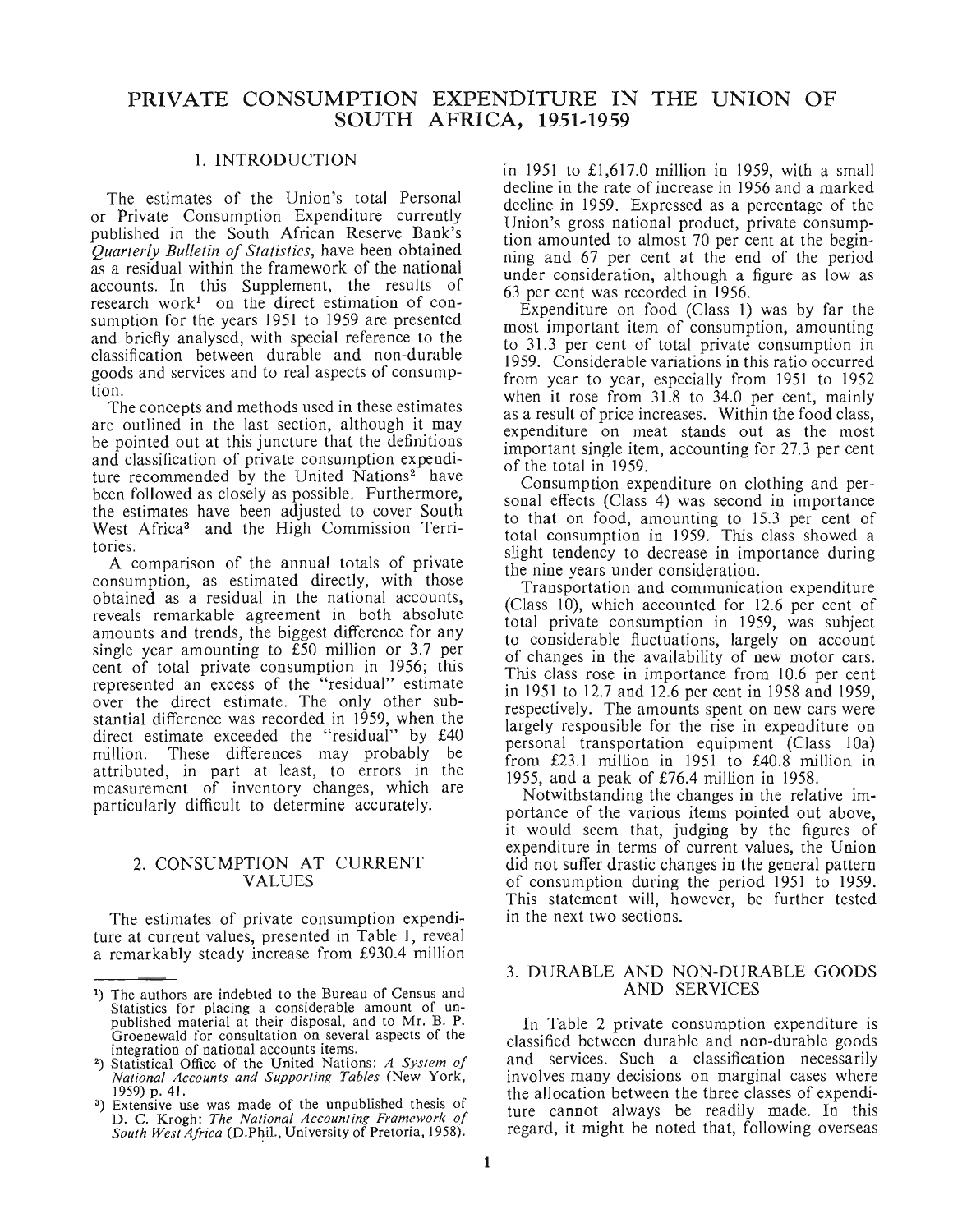practice, clothing, footwear and luggage have been treated' as non-durable goods, while jewellery, watches and books are included under durables. Operating expenditure of non-profit organisations have been classed as services, and, from the point of view of the balance of payments, the foreign sector should also be treated as services, although strong arguments exist for analysing this sector separately into durable and nondurable goods and services. However, it was felt that, in the case of the Union, little or no additional information would be gained by including the foreign sector in the analysis of durable and nondurable goods and services.

According to Table 2, private consumption expenditure in the domestic market on durable goods amounted to £215.0 million in 1959, or 13.3 per cent of the total, while expenditure on nondurable goods accounted for  $\hat{\imath}1,001.4$  million, or 62.1 per cent, and purchases of services for £396.7 million, or 24.6 per cent. The relative importance of durable goods increased from. 12.0 and 11.5 per cent in 1951 and 1952, respectively, to a peak of 13.8 per cent in 1958, largely on account of the increase in purchases of new motor cars, and then declined somewhat to 13.3 per cent in 1959. Expenditure on non-durable goods rose slightly in importance from  $1951$  to  $1952$ , and then decreased steadily from 65.4 per cent in the latter year to 62.1 per cent in 1959. Purchases of services increased gradually In Importance over the period 1951 to 1959 to reach the mentioned figure of  $24.6$  per cent of the total in 1959.

The tendencies described above are in agreement with theoretical considerations about changes in consumption patterns when living standards are rising. (See the analysis in the next section.) As more purchasing power becomes available to the. individual, he may be expected to spend relatively more on "luxury" items which fall largely in the classes durable consumers' goods and services. In the case of the Union, however, the increased availability of new motor cars after the relaxation of import control contributed towards the rise in the ratio of expenditure on durable goods.

A comparison of the relative importance of private consumption expenditure on durable and non-durable goods and services in the Union with that in the U.S.A., fits into the general picture described above. While expenditure on durables in the Union compares very well, relatively speaking, with that in the  $U.S.A.,$  as indicated by the figures of 13 and 14 per cent of the respective totals in 1959, the percentage for non-durables in the Union was considerably in excess of the corresponding figure for the U.S.A., viz. 62 as against 48 per cent. Consumption of services in the Union amounted to only 25 per cent of the total in 1959, compared with no less than 38 per cent in the U.S.A.

# 4. REAL CONSUMPTION

Real consumption statistics provide an important measure of the extent to which the living standards actually enjoyed by a population change over time. In Table 3 real consumption in the Union is measured by expressing the goods and services purchased by private consumers in terms of 1953 price levels. It should, however, be pointed out that qualitative changes in such goods and services are extremely difficult to measure, and for this reason measures of real consumption often tend to understate rises in consumption standards over long periods of time.

According to the figures in Table 3, total real private consumption rose by 36.0 per cent from 1951 to 1959, while the annual average rate of increase, taking all intervening years into account, amounted to more than  $3.9$  per cent.<sup>4</sup> Total population increased by about 1.8 per cent per annum, so that the annual average rate of increase in real consumption per capita amounted to 2.1 per cent. The last figure appears to be reasonably consistent with the annual average rate of increase in real income per capita which is obtained if the Union's national income at current prices is divided by the general retail price index. This conclusion is also borne out by the analysis in the next paragraph. .

In view of the fact that the real consumption estimates have been obtained by calculating real expenditure separately for each class by means of series appropriate to the relevant goods and services (see Section 5), it is now possible to obtain a general check on the rise in the official index of retail prices as published by the Bureau of Census and Statistics. For this purpose, total private consumption expenditure in the domestic market in terms of current values may be divided by the corresponding figures of real consumption. in order to obtain a price index of goods and services actually consumed during each year. This price index shows an increase of 27.7 per cent from 1951 to 1959, compared with a rise of 29.8 per cent in the official price index during the same period. From the point of view of this analysis, it would appear, therefore, that the official index. gave a fair reflection of price increases affecting the consumer during the years 1951 to 1959.

An analysis of changes in the relative importance of the various classes of real consumption reveals a considerable decline in the case of food, viz. from 34.7 to 31.4 per cent from ]951 to 1959, while tobacco, although of lesser importance, decreased from 4.4 to 3.4 per cent. On the other hand, clothing and personal effects increased from  $14.8$ to 17.1 per cent, notwithstanding the relative

<sup>4)</sup> The geometric average, computed on the basis of an exponential curve fitted to the series, amounted to 4.1 per cent per annum.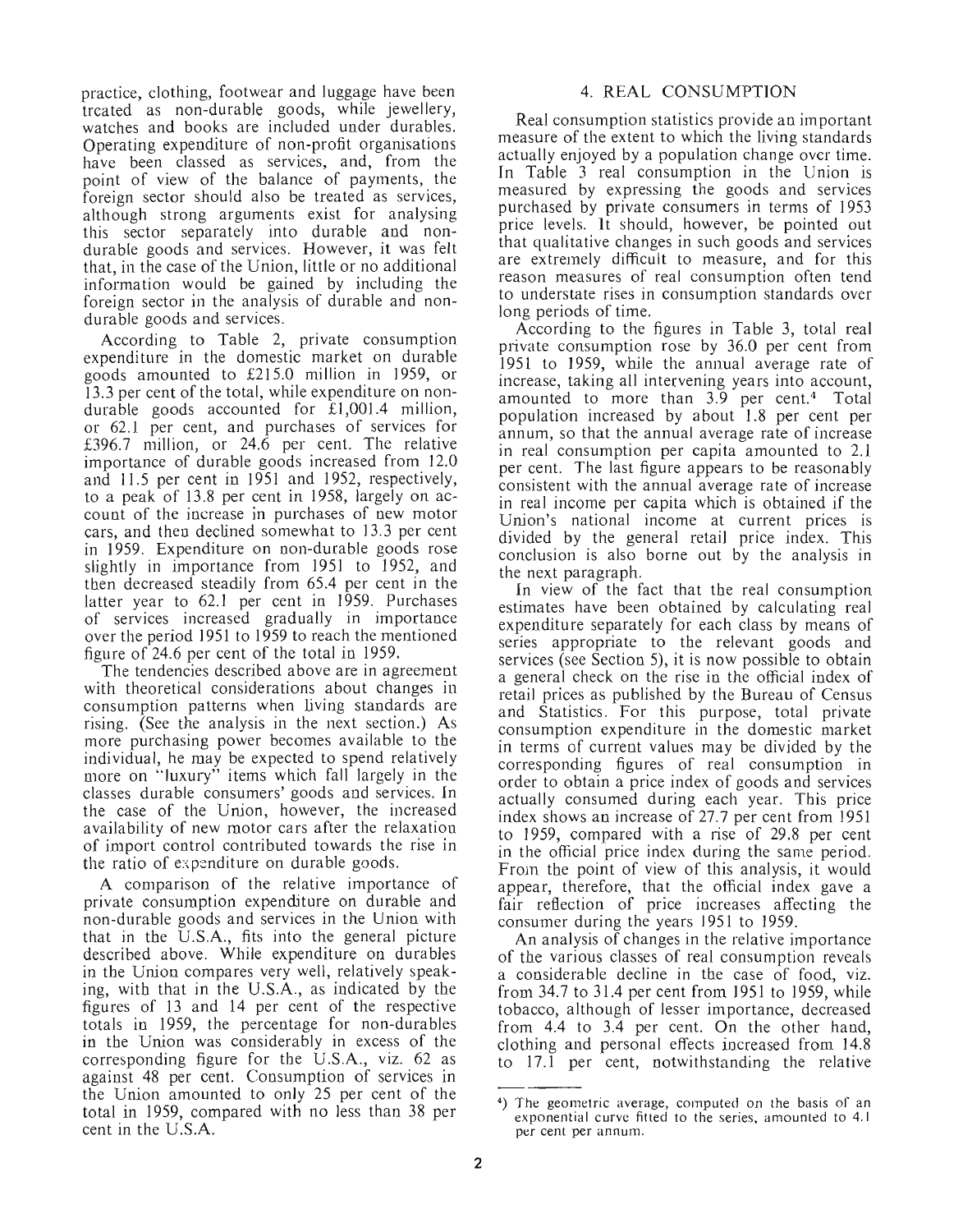decline which was noted in expenditure on this class in terms of current values. This is, of course, due to the fact that the prices of these goods rose less than the average for all goods and services consumed by the private sector. Finally, it is worth noting that expenditure on transportation and communication showed an appreciable rise in relative importance, viz. from 10.5 to 12.4 per cent of the total, due largely to increased purchases of motor cars.

The figures of real consumption analysed above reflect not only a substantial rise in the quantities of commodities and services consumed per capita during the years 1951 to 1959, but also substantiate the view expressed at the end of Section 2, viz. that the overall pattern of consumption in the Union was not subject to drastic changes during the period under review. Furthermore, the trends which have been observed are consistent with theoretical considerations regarding the effect of rising living standards on patterns of consumption.

## 5. CONCEPTS AND METHODS

Private or personal consumption expenditure may be generally defined as expenditure by households, or individuals in their capacity as private persons, on current goods and services valued at market prices, including expenditure on furniture and cars, but excluding purchases of secondhand goods, land and buildings. In addition, private consumption covers the administrative and/or operating expenditure of non-profit institutions serving households, e.g. buying associations, religious and sports bodies, as well as the "gross mark-up" of dealers on sales of secondhand goods.

The methods used in estimating consumption expenditure in the Union vary greatly from one item to another, depending on the availability of statistics and the degree of accuracy required. The latter, in turn, is determined largely by the relative size of the expenditure on the item in question. Generally speaking, however, considerable use was made of the so-called Retail Valuation Method in the case of food and beverages, i.e., statistics of quantities reaching consumers were valued by appropriate prices or price series. A considerable proportion of goods and services was estimated according to the Distribution Census Method, whereby an appropriate expenditure bench-mark is determined for the year of the Census, and this amount is subsequently extrapolated by means of an appropriate indication of variations in sales, e.g. retail turnover statistics. Little use was made of the Commodity Flow Method, which consists essentially of adjusting statistical series of domestic production and imports to make allowance for  $(a)$  exports,  $(b)$  the mark-up attributable to transport and the distribution trade, and  $(c)$  purchases by business and government. Many items, especially services, were estimated directly from annual statements of account, annual reports, numbers registered., etc., while extensive use was made of statistics derived from the 1955 Survey of Family Expenditure<sup>5</sup> and the 1951 Population Census.

The estimates of real consumption in Table 3 were based on four general methods, as indicated below:

- (1) Where possible, real estimates were calculated by extrapolating the 1953 value figures according to series representing quantities.
- (2) In the absence of quantity series, appropriate price indices were sought for converting the relevant value series to "volume" figures.
- (3) If neither of the above methods served, and if the item in question was relatively important, the relevant trade sector was studied carefully and all available indices, expecially of prices or related prices, were collected and scrutinised in order to determine maximum and minimum margins between which the prices of the item in question probably moved. If such margins were too vague or too far apart for purposes of practical estimation, the co-operation of firms or institutions was enlisted in order to estimate more acceptable maximum and minimum margins. Such margins having been determined, it was usually fairly easy to choose a "probable" course which the relevant prices could have followed.
- (4) In cases where none of the above methods could be successfully applied, the general retail price index was used to deflate the series. These cases accounted for 5 per cent of the current value of total private consumption in 1959.

For purposes of reference, a brief summary is presented below of the various commodities and services covered by each of the classes in Tables 1 to 3.

#### **1.** Food

All private consumption expenditure on food is recorded here, including food consumed in hotels, restaurants, etc., and on farms.

# 2. Beverages

All beverages are included here, whether taken in hotels, public bars or at home.

<sup>&</sup>lt;sup>5</sup>) Bureau of Census and Statistics: Survey of Family Ex*pendilure-Novernber,* 1955,. Report Nos. 1-4 (The Government Printer, Pretoria).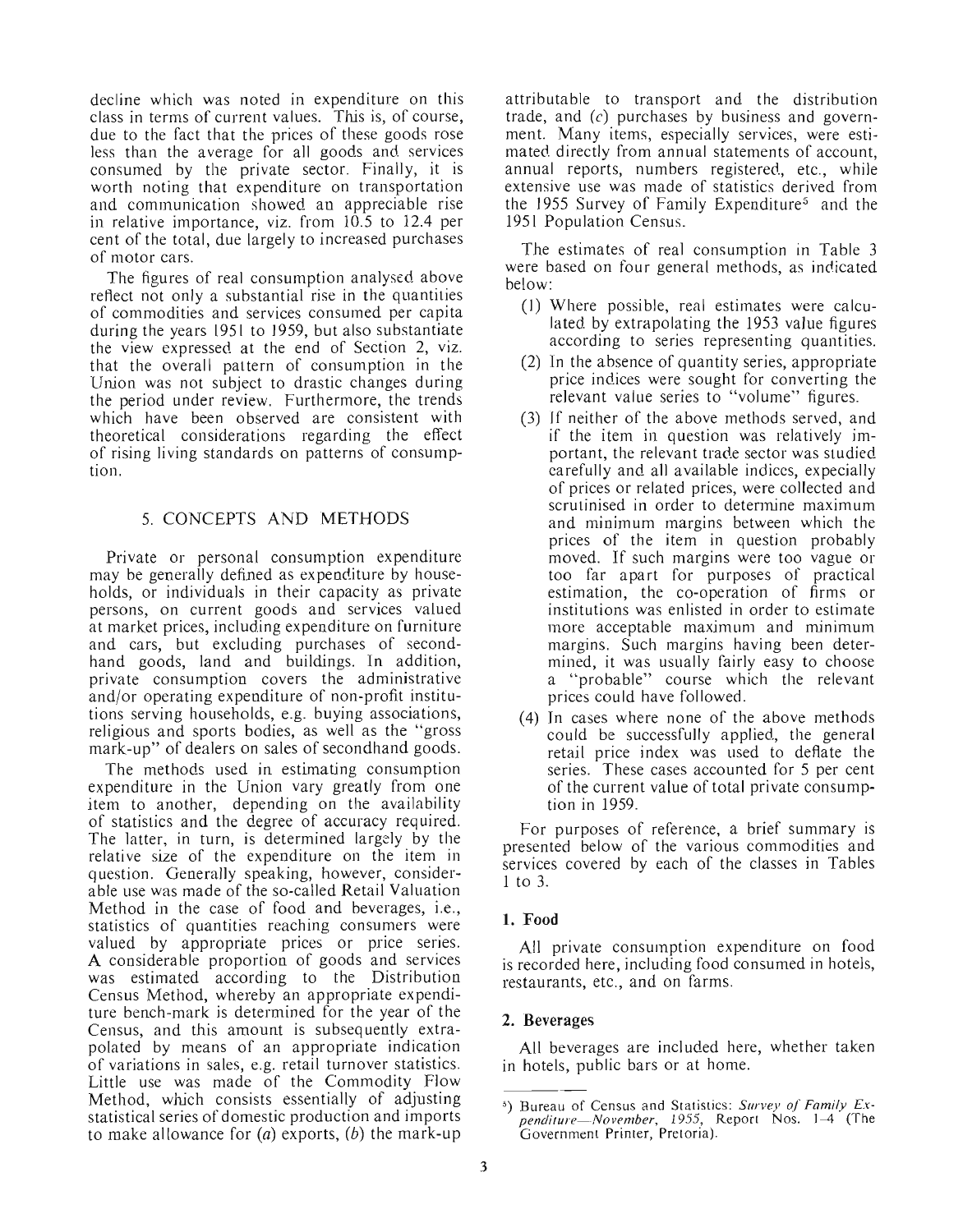# 3. Tobacco

Cigarettes, cigars, and pipe, snuff and "roll" tobacco.

## 4. Clothing and Personal Effects

- *a. Footwear.* Leather and rubber footwear.
- *b. Clothing other than footwear.* Made-up clothing, clothing materials, millinery, tailoring, etc.
- c. *Other personal effects.* Jewellery, watches, travel goods, handbags, umbrellas, etc.

#### 5. Rent, Rates, etc.

Gross rent, including water charges and rent imputed on owner-occupied houses.

## 6. Fuel and Light

Electricity, gas, coal, wood and illuminating paraffin.

#### 7. Furniture, Furnishings, etc.

- *a. Furniture and furnishings.* Includes fixtures, pianos, curtains, coverings, "gross mark-up" on secondhand furniture and repairs to furniture.
- *b. Household equipment.* Electrical appliances, household utensils, crockery, cutlery, hardware, etc.

#### 8. Household Operation

- *a. Domestic services.* Expenditure in cash and kind on domestic servants.
- *b. Non-durable household goods.* Soap, scourers, polishes and cleaning materials.
- c. *Household services.* Textile cleaning, dyeing and laundering, repairs to footwear, clothing and watches, removal and storage of household goods.

#### 9. Personal Care and Health

- *a. Personal care and medicine.* Medicines, pharmaceutical products, etc., and services of barbers, beauty parlours and turkish baths.
- *b. Medical services and hospitals.* Services of doctors and dentists, fees to private hospitals and administrative expenditure of non-profit hospitals.

#### 10. Transportation and Communication

*a. Personal transportation equipment.* New motor cars, motor cycles, bicycles, trailers purchased by private consumers, and dealers' margins on secondhand vehicles.

- *b. Operation of personal transportation equipment.*  Fuel and oil, repairs and parts, net insurance payments, licences and registration fees.
- c. *Purchased transportation.* Suburban transportation supplied by municipalities, companies and the South African Railways, and long-distance transportation supplied by the railways, airways and road services.
- *d. Communication.* Telephone services, telegrams, stamps, despatch of parcels.

#### 11. Recreation and Entertainment

- *a. Entertainment.* Theatres, shows, sport, horse betting, etc.
- *b. Hotels, restaurants, etc.* Services rendered by restaurants, hotels and bars, exclusive of the retail value of the food and drink served.
- c. *Books, newspapers, etc.* Magazines and writing materials included.
- *d. Other recreation.* Radio and game licences, veterinary services, smokers' equipment, new boats and aircraft, sporting requisites, art and curio goods, photographic equipment and services, toys, flowers, pets, etc.

#### 12. Miscellaneous Services

- *a. Financial services.* Operating expenses of life insurers, pension funds, benefit funds and consumers' buying associations, and bank charges, commission on money and postal orders, etc.
- *b. Education and research.* Administrative expenses of universities, technical colleges, C.S.I.R., etc., and school fees and similar payments to the Provincial Administrations.
- c. *Other services.* Legal services, funeral expenses and operating expenses of employment, religious, welfare and political organisations.

#### 13. Foreign Sector

Expenditure of residents abroad (excluding businessmen and officials), less expenditure of nonresidents in the Union (including foreign seamen), less net value of gifts in kind sent abroad.

> J. C. du Plessis, *Department of Economic Research and Statistics, South African Reserve Bank.*

#### L. W. A. Nel,

*Division of Economics and Markets, Department of Agricultural Economics andMarketing.*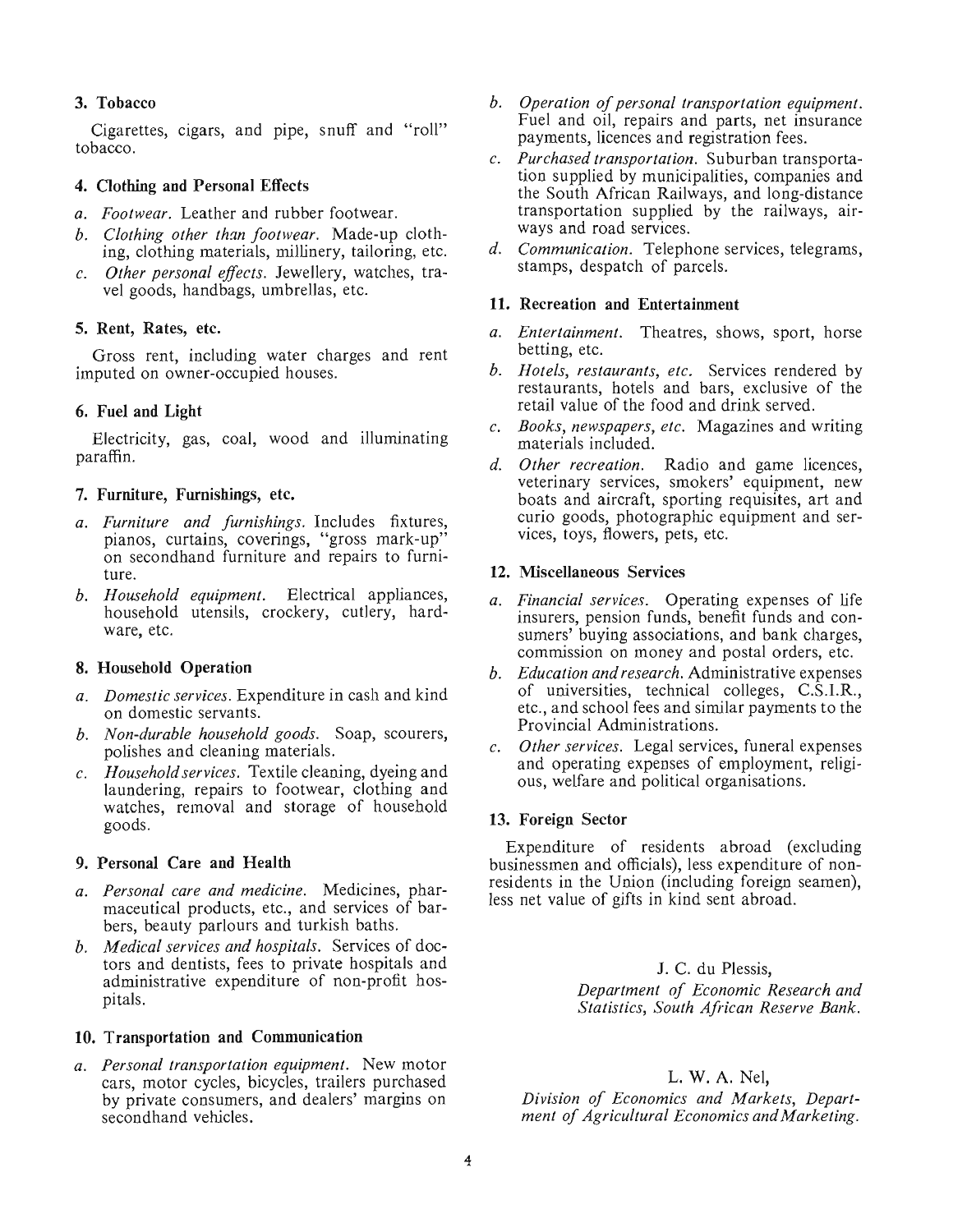# **PRIVATE VERBRUIKSBESTEDING IN DIE UNIE VAN SUID .. AFRIKA, 1951 .. 1959**

#### 1. INLEIDING

Die ramings van die Unie se totale persoonlike of private verbruiksbesteding wat tans in die Suid-Afrikaanse Reserwebank se *Statistiese Kwartaalblad*  gepu bliseer word, is verkry as 'n respos binne die raamwerk van die nasionale rekeninge. In hierdie bylaag word die resultate van navorsingswerk<sup>1</sup> oor die regstreekse raming van verbruik vir die jare 1951 tot 1959 aangebied en kortliks ontleed, met spesiale verwysing na die klassifikasie tussen duursame en nie-duursame goedere en dienste en na reele aspekte van verbruik.

Die begrippe en metodes wat in hierdie ramings aangewend is, word in die laaste afdeling uiteengesit, alhoewel hier gemeld kan word dat die definisies en indeling van private verbruiksbesteding wat deur die Verenigde Volke<sup>2</sup> aanbeveel word, so noukeurig moontlik nagevolg is. Verder is die ramings aangesuiwer om Suidwes-Afrika3 en die Hoe Kommissarisgebiede te dek.

'n Vergelyking tussen die jaarlikse totale van private verbruik, soos regstreeks geraam, en die wat as respos in die nasionale rekeninge verkry is, toon 'n merkwaardige ooreenstemming t.o.v. sowel die absolute bedrae as die neigings, en die grootste verskil vir enige besondere jaar het op £50 miljoen of 3.7 persent van totale private verbruik in 1956 te staan gekom; dit het 'n oorskot van die "resposraming" oor die regstreekse raming verteenwoordig. Die enigste ander aansienlike verskil is in 1959 aangeteken toe die regstreekse raming die "respos" met £40 miljoen oorskry het. Hierdie verskille kan waarskynlik minstens gedeeltelik aan ramingsfoute in die bepaling van wisselinge in voorrade toegeskryf word, wat besonder moeilik is om akkuraat te meet.

#### 2. VERBRUIK TEEN HEERSENDE WAARDES

Die ramings van private verbruiksbesteding teen heersende waardes, wat in tabel 1 aangegee word, toon 'n besonder reeImatige toename vanaf £930.4 miljoen in 1951 tot £1,617.0 miljoen in 1959, met 'n klein daling in die koers van toename in 1956 en 'n meer besliste daling in 1959. Indien private verbruik as 'n persentasie van die Unie se bruto volksproduksie uitgedruk word, het dit byna 70 persent aan die begin en 67 persent aan die einde van die tydperk onder beskouing bedra, alhoewel die syfer tot 63 persent in 1956 gedaal het.

Besteding op voedsel (klas 1) was verreweg die belangrikste pos van verbruik, en het 31.3 persent van totale private verbruik in 1959 bedra. Aansienlike wisselinge het van jaar tot jaar in hierdie verhouding voorgekom, veral vanaf 1951 tot 1952 toe dit van 31.8 tot 34.0 persent toegeneem het, hoofsaaklik ten gevolge van prysstygings. Binne die voedselklas was uitgawes op vleis, wat in 1959 27.3 persent van die totaal beloop het, die belangrikste enkele pos.

Verbruiksbesteding op klere en persoonlike toebehore (klas 4) was tweede in rangorde na die op voedsel, en het in 1959 15.3 persent van totale verbruik bedra. Hierdie klas het geneig om effens te daal in belangrikheid gedurende die nege jaar onder beskouing.

Vervoer- en kommunikasie-uitgawes (klas 10), wat 12.6 persent van totale private verbruik in 1959 beloop het, was onderhewig aan aansienlike skomme lings, hoofsaaklik weens wisselinge in die beskikbaarheid van nuwe motorkarre. Hierdie klas het in belangrikheid gestyg vanaf 10.6 persent in 1951 tot 12.7 en 12.6 persent in 1958 en 1959, onderskeidelik. Die bedrae wat op nuwe motors gespandeer is, was in hoofsaak verantwoordelik vir die styging in uitgawes op persoonlike vervoertoerusting (klas lOa) vanaf £23.1 miljoen in 1951 tot £40.8 miljoen in 1955, en 'n hoogtepunt van £76.4 miljoen in 1958.

Nieteenstaande die wisselinge in die relatiewe belangrikheid van die verskillende poste wat hierbo aangedui is, wil dit voorkom asof die Unie, te oordeel na die syfers van uitgawes teen heersende waardes, geen drastiese veranderings in die algemene verbruikspatroon gedurende die tydperk 1951 tot 1959 ervaar het nie. Hierdie stelling sal egter in die volgende twee afdelings verder getoets word.

#### 3. DUURSAME EN NIE-DUURSAME GOEDERE EN DIENSTE

In tabel 2 word private verbruiksbesteding tussen duursame en nie-duursame goedere en dienste geklassifiseer. So 'n klassifikasie bring noodwendig menige besluite mee oor grensgevalle waar 'n toedeling tussen die drie klasse van besteding nie altyd geredelik gemaak kan word nie. In hierdie verband

<sup>1)</sup> Die skrywers is dank verskuldig aan die Buro vir Sensus en Statistiek vir die beskikbaarstelling van 'n aansienlike hoeveelheid ongepubliseerde gegewens, asook aan mnr. B. P. Groenewald vir oorlegpleging i.v.m. verskeie aspekte van die integrasie van nasionale rekeninge-poste.

<sup>2)</sup> Statistical Office of the United Nations: *A System of National Accounts and Supporting Tables* (New York, 1959), bI. 41.

<sup>3)</sup> Daar is vryelik gebruik gemaak van die ongepubliseerde proefskrif van D. C. Krogh: *The National Accounting Framework of South West Africa* (D.Phil., Universiteit van Pretoria, 1958).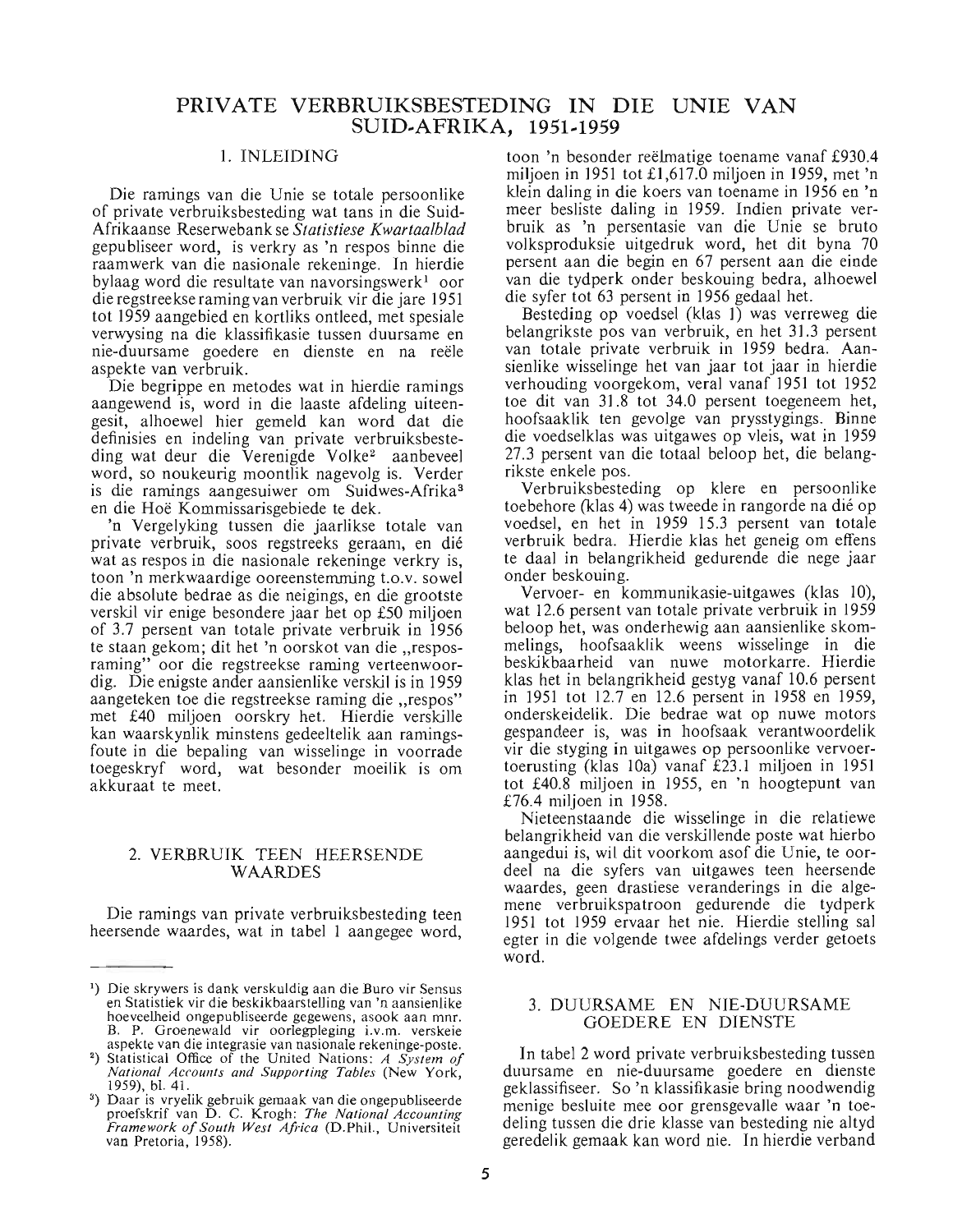kan gemeld word dat oorsese praktyk gevolg is in die toedeling van klerasie, skoeisel en bagasie aan nie-duursame goedere, terwyl juweliersware, horlosies en boeke onder duursame goedere getel is. Administrasiekoste van nie-winssoekende organisasies is as dienste getel, en, vanuit die oogpunt van die betalingsbalans behoort die buitelandse sektor ook as dienste gereken te word, alhoewel daar sterk argumente bestaan om hierdie sektor apart in duursame en nie-duursame goedere en dienste te ontleed. In hierdie verband is daar egter gevoel dat min of geen bykomstige inligting in die geval van die Unie verkry sou word indien die buitelandse sektor by die ontleding van duursame en nie-duursame goedere en dienste ingesluit sou word nie.

Volgens tabel 2 het private verbruiksbesteding in die binnelandse mark op duursame goedere in 1959 £215.0 miljoen, of 13.3 persent van die totaal, beloop, terwyl uitgawes op nie-duursame goedere £1,001.4 miljoen, of 62.1 persent, bedra het, en aankope van dienste £396.7 miljoen, of 24.6 persent. Die relatiewe belangrikheid van duursame goedere het gestyg van 12.0 en 11.5 persent in 1951 en 1952, onderskeidelik, tot 'n hoogtepunt van 13.8 persent in 1958, hoofsaaklik weens die toename in die aankope van nuwe motorkarre, en daarna 'n klein daling tot 13.3 persent in 1959 getoon. Besteding op nie-duursame goedere het effens gestyg in belangrikheid van 1951 tot 1952, en daarna reeJmatig gedaal vanaf 65.4 persent in laasgenoemde jaar tot 62.1 persent in 1959. Aankope van dienste het gedurende die tydperk 1951 tot 1959 gestadig in belangrikheid toegeneem om bogemelde syfer van 24.6 persent van die totaal in 1959 te bereik.

Die neigings wat hierbo beskryf is, stem ooreen met teoretiese oorwegings ten opsigte van veranderinge in verbruikspatrone wanneer lewenstandaarde styg. (Sien die ontleding in die volgende afdeling.) Namate meer koopkrag vir die individu beskikbaar word, kan verwag word dat hy relatief meer sal spandeer op "luukse" poste wat in hoofsaak in die klasse duursame verbruiksgoedere en dienste val. In die geval van die Unie, egter, het die groter beskikbaarheid van nuwe motorkarre ná die verslapping van invoerbeheer bygedra tot die styging in die verhouding van uitgawes op duursame goedere.

'n Vergelyking tussen die relatiewe belangrikheid van private verbruiksbesteding op duursame en nie-duursame goedere en dienste in die Unie met die in die V.S.A. pas in by die algemene prentjie wat hierbo geskets is. Terwyl besteding op duursame goedere in die Unie besonder goed vergelyk met die in die V.S.A., soos aangedui deur die syfers van 13 en 14 persent van die onderskeie totale in 1959, was die persentasie vir nie-duursame goedere in die Unie aansienlik hoër as die ooreenkomstige syfer vir die V.S.A., naamlik 62 teenoor 48 persent. Uitgawes op dienste het in die Unie slegs 25 persent van die totaal in 1959 bedra, vergeleke met 'n syfer van nie minder nie as 38 persent in die V.S.A.

### 4. REELE VERBRUIK

Reele verbruikstatistieke verskaf 'n belangrike maatstaf van die mate waartoe die lewenstandaarde wat werklik deur 'n bevolking geniet word, oor tyd verander. In tabel 3 word reele verbruik in die Unie gemeet deur goedere en dienste wat private verbruikers aangekoop het, in terme van 1953 pryspeile uit te druk. Daar moet egter op gewys word dat kwalitatiewe veranderings in sulke goedere en dienste besonder moeilik is om te meet, en gevolglik verskaf maatstawwe van reele verbruik baiekeer nie 'n voldoende weergawe van stygings in verbruikstandaarde oor lang tydperke nie.

Volgens die syfers in tabel 3 het totale reële private verbruik met 36.0 persent van 1951 tot 1959 gestyg, terwyl die jaarlikse gemiddelde koers van toename meer as 3.9 persent<sup>4</sup> bedra het indien alle tussenkomende jare in aanmerking geneem word. Totale bevolking het met ongeveer 1.8 persent per jaar toegeneem, sodat die jaarlikse gemiddelde koers van toename in reele verbruik per hoof 2.1 persent bedra het. Die laaste syfer skyn in redelike ooreenstemming te wees met die jaarlikse gemiddelde koers van toename in reele inkome per hoof wat verkry word indien die Unie se nasionale inkome teen heersende pryse verdeel word deur die algemene kleinhandelsprysindeks. Hierdie gevolgtrekking word deur die ontleding in die volgende paragraaf verder gestaaf.

Aangesien die reele verbruiksyfers verkry is deur die raming van reele besteding vir elke klas apart op grond van reekse wat op die betrokke goedere en dienste van toepassing is (sien afdeling 5), is dit nou moontlik om 'n algemene toets te verkry van die styging in die offisiele indeks van kleinhandelspryse so os deur die Buro vir Sensus en Statistiek gepubliseer. Vir hierdie doel kan totale private verbruiksbesteding in die binnelandse mark in terme van heersende waardes, gedeel word deur die ooreenstemmende syfers van reële verbruik ten einde 'n prysindeks van goedere en dienste wat werklik gedurende elke jaar verbruik is, te verkry. Hierdie prysindeks toon 'n styging van 27.7 persent van 1951 tot 1959, vergeleke met 'n styging van 29.8 persent in die offisiele prysindeks gedurende dieselfde tydperk. Vanuit die oogpunt van hierdie ontleding skyn dit dus asof die offisiele indeks 'n regverdige weerspieëling van prysstygings wat die verbruiker raak, gedurende die jare 1951 tot 1959 gegee het.

<sup>4)</sup> Die meetkundige gemiddelde, bereken op grond van 'n eksponensiele kurwe wat op die reeks gepas is, het 4.1 persent per jaar bedra.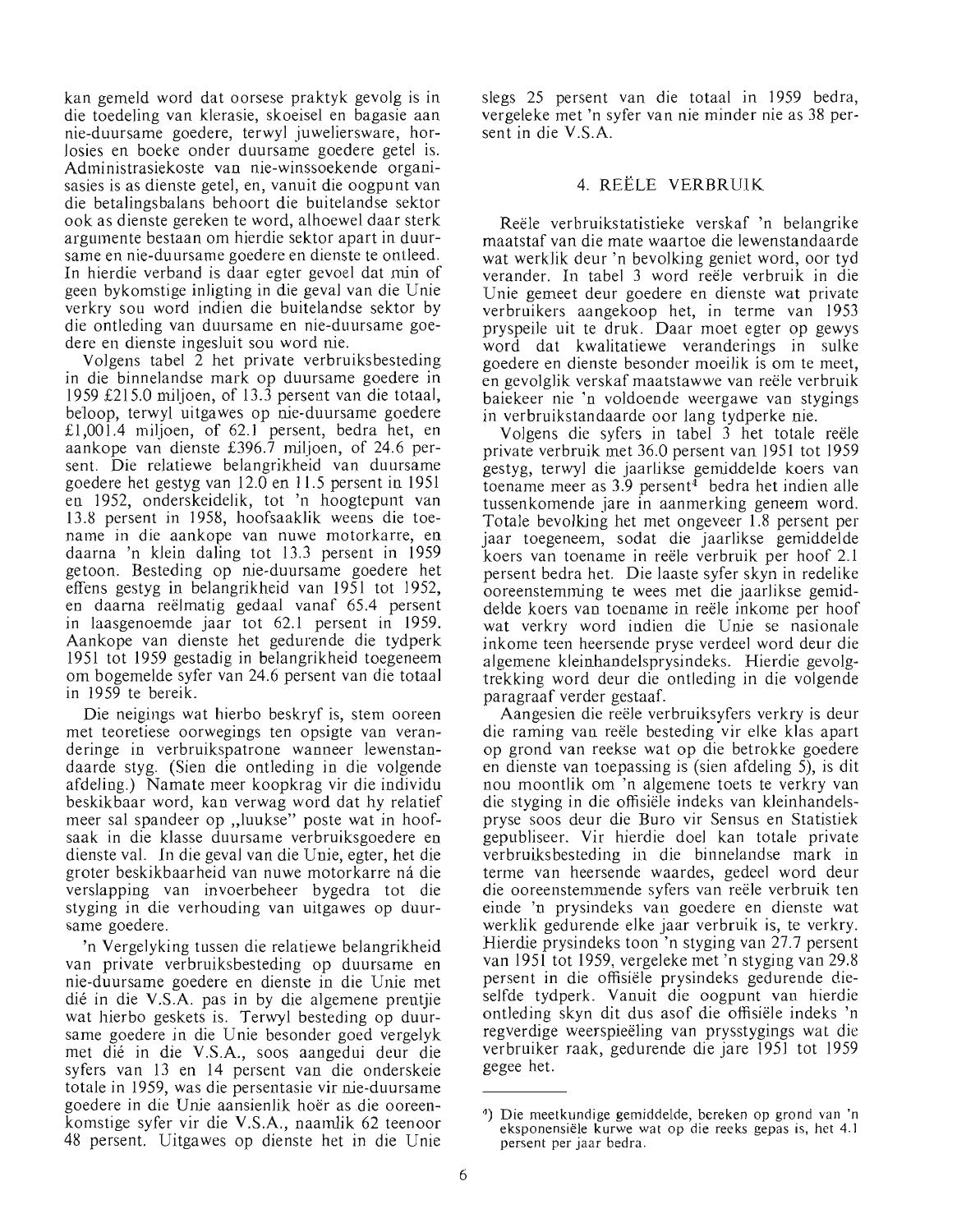'n Ontleding van die relatiewe belangrikheid van die verskillende klasse van reele verbruik toon 'n aansienlike daling in die geval van voedsel, naamlik vanaf 34.7 tot 31.4 persent van 1951 tot 1959, terwyl tabak, hoewel van minder belang, vanaf 4.4 tot 3.4 persent afgeneem het. Aan die anderkant het klere en persoonlike toebehore van 14.8 tot 17.1 persent toegeneem nieteenstaande die relatiewe daling in besteding op hierdie klas in terme van heersende waardes, soos reeds aangetoon. Dit is natuurlik toe te skryf aan die feit dat die pryse van hierdie goedere minder gestyg het as die gemiddelde vir alle goedere en dienste wat deur die private sektor verbruik is. Ten slotte kan daarop gelet word dat uitgawes op vervoer en kommunikasie 'n aansienlike toename in relatiewe belangrikheid getoon het, naamlik van 10.5 tot 12.4 persent van die totaal, hoofsaaklik weens 'n styging in die aankope van motors.

Die syfers van reele verbruik wat hierbo ontleed is, weerspieel nie slegs 'n aansienlike styging in die hoeveelheid goedere en dienste verbruik per hoof van die bevolking gedurende die jare 1951 tot 1959 nie, maar bevestig die sienswyse wat aan die einde van afdeling 2 uitgespreek is, naamlik dat die algemene patroon van verbruik in die Unie nie aan drastiese veranderings gedurende die tydperk onder beskouing onderhewig was nie. Verder is die waargenome neigings in ooreenstemming met teoretiese oorwegings ten opsigte van die uitwerking van stygende lewenstandaarde op verbruikspatrone.

#### 5. BEGRIPPE EN METODES

Private of persoonlike verbruiksbesteding kan algemeen gedefinieer word as besteding op lopende basis deur huishoudings, of individue in hulle hoedanigheid as private persone, op goedere en dienste wat teen markpryse gewaardeer word, met inbegrip van uitgawes op meubels en motors, maar uitgesonderd aankope van tweedehandse goedere, grond en geboue. Verder dek private verbruik die administratiewe en/of bedryfsuitgawes van niewinssoekende instellings wat buishoudings dien, byvoorbeeld koopverenigings, godsdienstige en sportliggame, asook die bruto winsgrens van handelaars op verkope van tweedehandse goedere.

Die metodes wat aangewend is om verbruiksbesteding in die Unie te raam, verskil aansienlik van pos tot pos, na gelang van die statistieke wat beskikbaar is en die graad van akkuraatheid wat verlang word. Laasgenoemde word op sy beurt hoofsaaklik bepaal deur die relatiewe grootte van die uitgawe op die betrokke pos. Oor die algemeen gesproke, egter, is aansienlike gebruik gemaak van die sogenaamde kleinhandelswaardasiemetode in die geval van voedsel en drank, d.w.s. statistieke van hoeveelhede wat die verbruiker bereik, is teen geskikte pryse of prysreekse gewaardeer. 'n Aansienlike persentasie van goedere en dienste is vol-

gens die distribusiesensusmetode geraam, waarvolgens 'n geskikte bestedingsbasis vir die sensusjaar bepaal is en hierdie bedrag word dan geekstrapoleer met behulp van 'n toepaslike aanduiding van wisselinge in verkope, byvoorbeeld kleinhandelsomsette. Daar is maar min gebruik gemaak van die goedere-vloeimetode, wat in hoofsaak bestaan uit die aansuiwering van statistiese reekse van binnelandse produksie en invoere ten einde voorsiening te maak vir  $(a)$  uitvoere,  $(b)$  die prysopslag wat aan vervoer en die distribusiehandel toegeskryf kan word, en (c) aankope van sakeondernemings en die regering. Baie poste, veral dienste, is regstreeks geraam uit jaarlikse rekeningstate, jaarlikse verslae, aantalle geregistreer, ens., terwyl aansienlike gebruik gemaak is van gegewens verkry uit die 1955 opname van gesinsuitgawe<sup>5</sup> en die 1951 bevolkingsensus.

Die ramings van reele verbruik in tabel 3 is gebaseer op vier algemene metodes, soos hieronder aangedui:

- (1) Waar moontlik is reele syfers bereken deur die 1953 waardesyfers volgens reekse wat kwantiteite weerspieel, te ekstrapoleer.
- (2) By gebrek aan kwantiteitsreekse is gepoog om geskikte prysreekse te vind ten einde die betrokke waarde-reekse in "volume-reekse" om te sit.
- (3) Indien geeneen van bogemelde metodes aangewend kon word nie, en waar die besondere pos relatief belangrik was, is die betrokke handelsektor noukeurig bestudeer en aIle beskikbare indekse, veral ten opsigte van pryse of verwante pryse, versamel en ondersoek ten einde maksimum en minimum grense vas te Ie waartussen die pryse van die pos waarskynlik beweeg het. Indien sulke grense te vaag of te ver uitmekaar geloop het vir die doeleindes van praktiese ramings, is die samewerking van firmas of instellings gesoek ten einde meer aanneemlike maksimum en minimum grense te bepaal. Sodra sulke grense vasgestel is, was dit gewoonlik betreklik eenvoudig om die "waarskynlike" verloop van die betrokke pryse te bepaal.
- (4) In gevalle waar geeneen van genoemde metodes bevredigend aangewend kon word nie, is die algemene kleinhandelsprysindeks gebruik om die reeks te deftateer. Hierdie gevalle het 5 persent van die heersende waarde van totale verbruik in 1959 bedra.

Vir verwysingsdoeleindes word 'n kort opsomming hieronder gegee van die verskillende goedere en dienste wat deur elk van die klasse in tabelle 1 tot 3 gedek word.

<sup>6)</sup> Buro vir Sensus en Statistiek: *Opnome van Gesinsuitgawe-November* 1955, Verslae nrs. 1-4 (Die Staatsdrukker, Pretoria).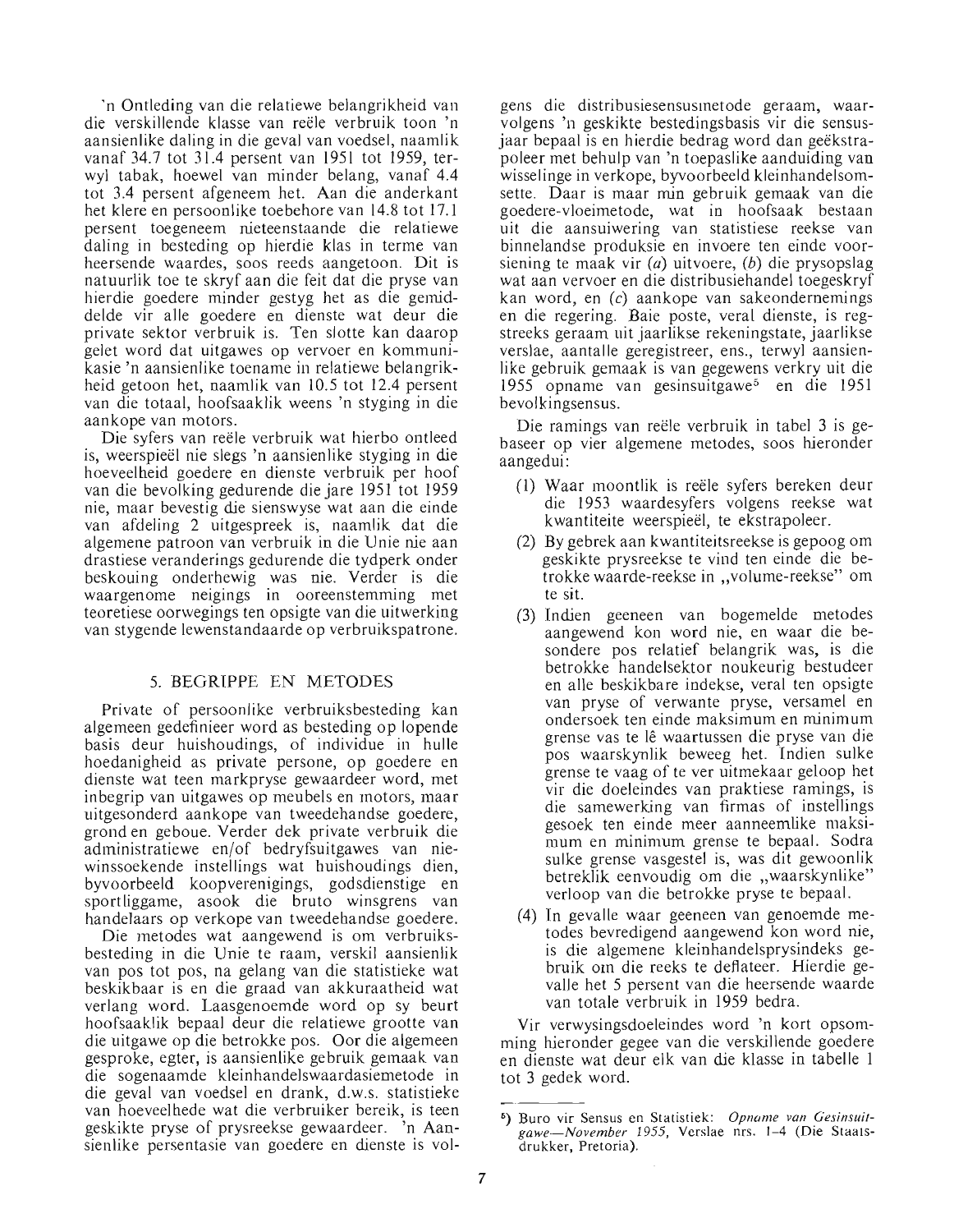#### 1. Voedsel

Alle private verbruiksbesteding op voedsel is hier gedek, met inbegrip van voedsel verbruik in hotelle, restourante, ens., en op plase.

### 2. Drank

AIle drank is hierby ingesluit, afgesien daarvan of dit in hotelle, openbare kroee of huise gebruik word.

#### 3. Tabak

Sigarette, sigare, en pyp-, snuif- en roltabak.

#### 4. KJerasie en persoonlike toebehore

- *a. Skoeisel.* Leer- en rubberskoeisel.
- *b. Klerasie uitgesonderd skoeisel.* Klaargemaakte klere, kledingstowwe, hoedemakery, kleremakery, ens.
- c. *Ander persoonlike toebehore.* Juweliersware, horlosies, reisgoedere, handsakke, sambrele, ens.

#### 5. Huur, eiendomsbelastings, ens.

Bruto huur, met inbegrip van waterheffings en huur toegereken op huise deur eienaars bewoon.

# 6. Brandstof en lig

Elektrisiteit, gas, steenkool, hout en lampolie.

#### 7. Meubels, toebehore, ens.

- *a. Meubels en toebehore.* Sluit in vaste toebehore, klaviere, gordyne, oortreksels, bruto winsgrense op tweedehandse meubels en herstelwerk aan meu bels.
- *b. Huishoudelike toerusting.* Elektriese toestelle, huishoudelike gereedskap, breekgoed, ysterware, ens.

#### 8. Lopende huishouding

- *a. Huisbediening.* Uitgawes in kontant en goedere op huisbediendes.
- *b. Nie-duursame huishoudelike artikels.* Seep, skuurmiddels, politoere en reinigingsmiddels.
- c. *Huishoudelike dienste.* Skoonmaak, kleur en was van tekstiele, herstelwerk aan skoene, klere en horlosies, vervoer en opberging van huishoudelike goedere.

#### 9. Persoonlike versorging en gesondheid

- *a. PersOonlike versorging en medisyne.* Medisyne, artsenykundige produkte, ens., en dienste van haarsnyers, skoonheidsalonne en turkse baddens.
- *b. Mediese dienste en hospitale.* Dienste van geneeshere en tandartse, fooie aan private hospitale en administrasiekoste van nie-winssoekende hospitale.

#### 10. Vervoer en kommunikasie

- *a. Persoonlike vervoertoerusting.* Nuwe motorkarre, motorfietse, fietse, sleepwaens gekoop deur private verbruikers, en winsgrense van handelaars op tweedehandse voertuie.
- *b. Lopende koste van persoonlike vervoertoerusting.*  Brandstof en olie, herstelwerk en onderdele, netto assuransie-betalings, lisensies en registrasiegelde.
- c. *Gekoopte vervoer.* Voorstedelike vervoer voorsien deur munisipaliteite, maatskappye en die Suid-Mrikaanse Spoorwee, en langafstand vervoer voorsien deur die spoorwee, lugdienste en pad very oerdiens te.
- *d. Kommunikasie.* Telefoondienste, telegramme, seels, pakket-versending.

#### **11.** Ontspanning en vermaak

- *a. Vermaak.* Teaters, opvoerings, sport, perdeweddery, ens.
- *b. Hotelle, restourante, ens.* Dienste gelewer deur restourante, hotelle en kroee, uitgesonderd die kleinhandelswaarde van die voedsel en drank bedien.
- c. *Boeke, koerante, ens.* Tydskrifte en skryfbehoeftes ingesluit.
- *d. Ander ontspanning.* Radio- en jaglisensies, veeartsenykundige dienste, rooktoerusting, nuwe bote en vliegtuie, sportbenodigdhede, kunsen kurio-goedere, fotografiese toerusting en dienste, speelgoed, blomme, troeteldiere, ens.

#### 12. Diverse dienste

*a. Finansiele dienste.* Bedryfsuitgawes van lewensversekeraars, pensioenfondse, hulpfondse en<br>verbruikerskoopverenigings, en bankkoste. verbruikerskoopverenigings, en kommissie op geld- en posorders, ens.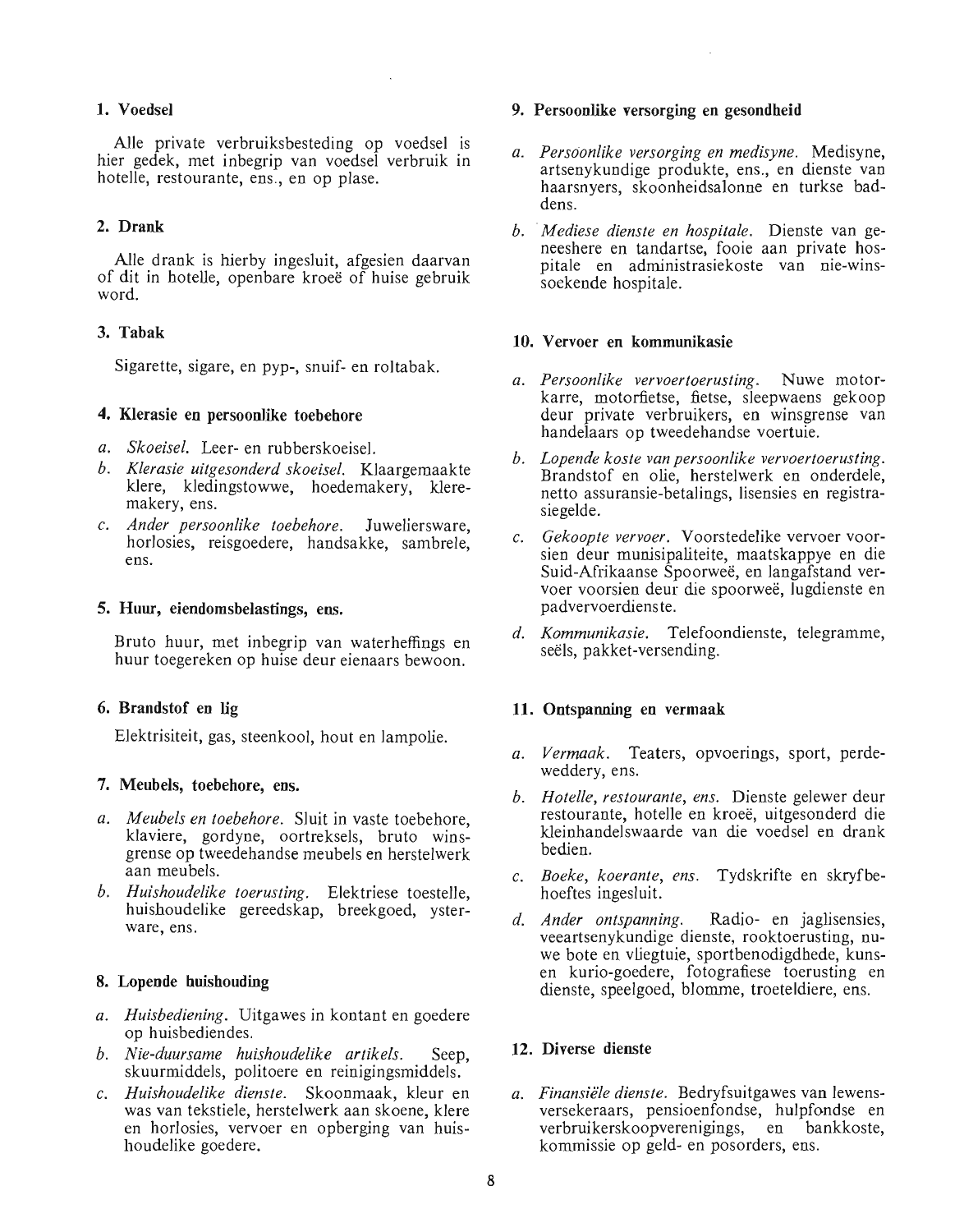- *b. Onderwys en navorsing.* Administrasiekoste van universiteite, tegniese kolleges, W.N.N.R., ens., en skoolgelde en soortgelyke betalings aan die provinsiale administrasies.
- c. *Ander dienste.* Regsdienste, begrafnisonkoste en administrasiekoste van werknemers-, godsdienstige, welsyns- en politieke organisasies.

# **13. Buitelandse sektor**

Uitgawes van Unie-inwoners in die buiteland (uitgesonderd sakemanne en amptenare), minus uitgawes van buitelanders in die Unie (met inbegrip van vreemde seelui), minus netto waarde van presente in die vonn van goedere na die buiteland versend.

## J. C. du Plessis,

*Departement Ekonomiese Navorsing en Statistiek, Suid-Afrikaanse Reserwebank.* 

## L. W. A. Nel,

*Afdeling Ekonomie en Marke, Departement van Landbou-ekonomie en -bemarking.*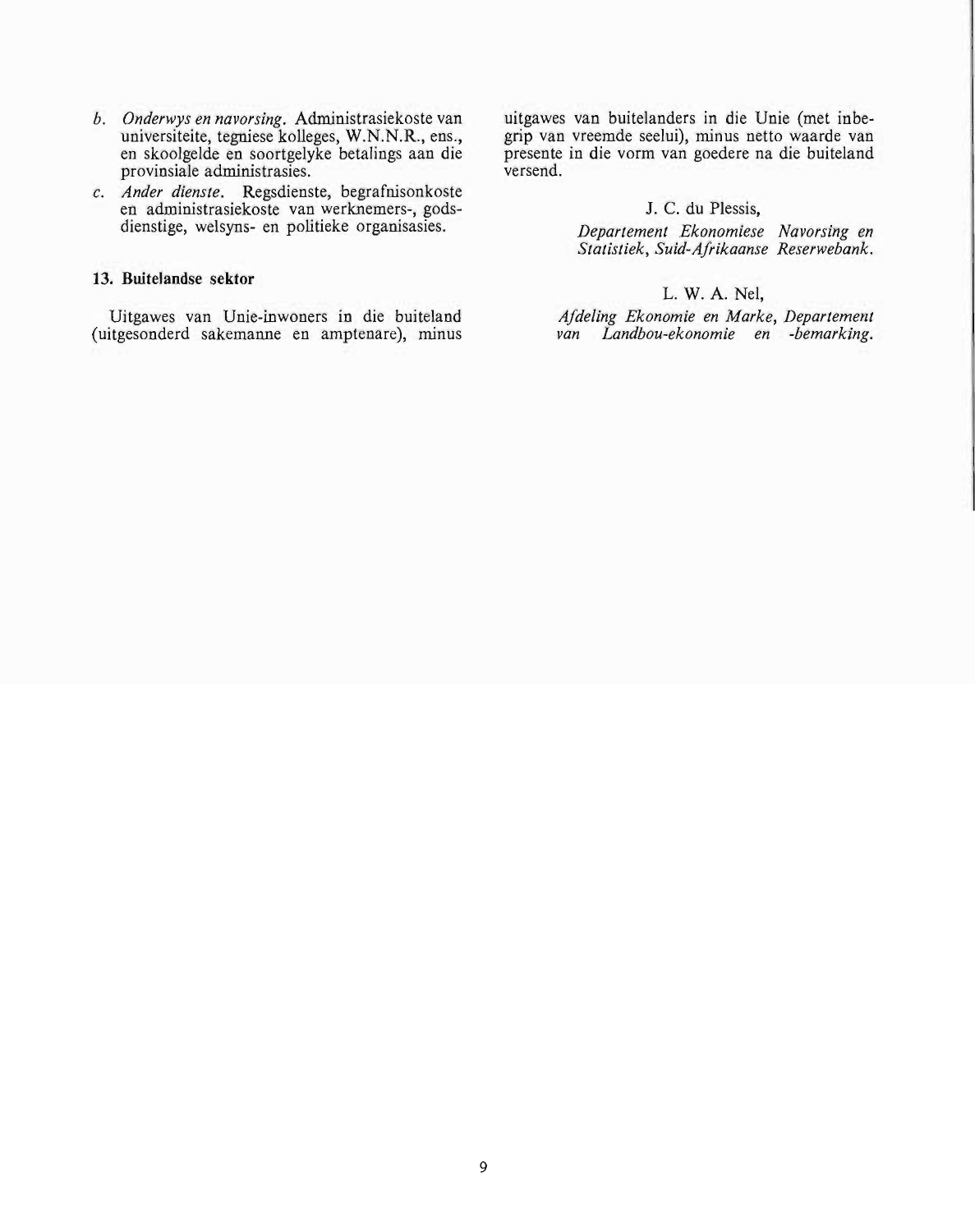# TABLE 1. PRIVATE CONSUMPTION EXPENDITURE IN THE UNION OF

#### TABEL 1. PRIVATE VERBRUIKSBESTEDTNG IN DIE UNIE VAN SUrD-AFR1KA,1951-1959

#### (£S.A. millions, at Current Prices)

#### (£S.A. miljoene, teen heersende pryse)

|                                                                                                                                                                                                                                                                                                                                                                                                 | 1951                                                               | 1952                                                                | 1953                                                                 | 1954                                                                 | 1955                                                                 | 1956                                                                 | 1957                                                                 | 1958                                                                 | 1959*                                                                 |
|-------------------------------------------------------------------------------------------------------------------------------------------------------------------------------------------------------------------------------------------------------------------------------------------------------------------------------------------------------------------------------------------------|--------------------------------------------------------------------|---------------------------------------------------------------------|----------------------------------------------------------------------|----------------------------------------------------------------------|----------------------------------------------------------------------|----------------------------------------------------------------------|----------------------------------------------------------------------|----------------------------------------------------------------------|-----------------------------------------------------------------------|
| 1. Food-Voedsel<br>$\overline{a}$ .<br>Meat—Vleis<br>$\mathcal{C}$ .<br>Oils and fats—Olies en vette recommended in the contract of the same of the contract of the contract of the same of the same of the same of the same of the same of the same of the same of the same of the same of the same o<br>$\mathcal{C}$ .<br>Sugar, preserves and confectionery—Suiker, konfyte en banket<br>i. | 62.2<br>77.8<br>7.1<br>39.7<br>15.0<br>47.5<br>24.2<br>19.8<br>2.9 | 76.5<br>99.3<br>10.9<br>43.7<br>15.6<br>61.2<br>28.8<br>16.9<br>3.1 | 78.1<br>105.5<br>12.4<br>49.0<br>17.3<br>70.4<br>31.4<br>18.4<br>3.3 | 84.1<br>105.6<br>15.2<br>52.0<br>18.8<br>67.2<br>33.2<br>24.0<br>3.5 | 85.6<br>105.4<br>14.5<br>54.2<br>19.6<br>80.1<br>34.8<br>22.8<br>3.7 | 87.9<br>124.2<br>14.2<br>55.8<br>20.0<br>80.7<br>35.9<br>23.6<br>3.9 | 93.9<br>131.2<br>15.6<br>56.8<br>20.4<br>91.2<br>37.8<br>23.6<br>4.1 | 96.2<br>134.8<br>17.0<br>67.6<br>20.8<br>92.0<br>39.5<br>24.3<br>4.3 | 103.0<br>138.1<br>17.1<br>70.3<br>21.4<br>85.7<br>40.7<br>25.2<br>4.5 |
|                                                                                                                                                                                                                                                                                                                                                                                                 | 296.2                                                              | 356.0                                                               | 385.8                                                                | 403.6                                                                | 420.7                                                                | 446.2                                                                | 474.6                                                                | 496.5                                                                | 506.0                                                                 |
| 2. Beverages-Drank<br>b. Alcoholic—Alkoholies                                                                                                                                                                                                                                                                                                                                                   | 6.5<br>44.8                                                        | 7.6<br>49.6                                                         | 6.4<br>52.1                                                          | 6.9<br>52.9                                                          | 7.1<br>54.1                                                          | 7.3<br>52.8                                                          | 7.4<br>58.9                                                          | 7.7<br>65.5                                                          | 7.9<br>67.6                                                           |
|                                                                                                                                                                                                                                                                                                                                                                                                 | 51.3                                                               | 57.2                                                                | 58.5                                                                 | 59.8                                                                 | 61.2                                                                 | 60.1                                                                 | 66.3                                                                 | 73.2                                                                 | 75.5                                                                  |
| 3. Tobacco-Tabak                                                                                                                                                                                                                                                                                                                                                                                |                                                                    |                                                                     |                                                                      |                                                                      |                                                                      |                                                                      |                                                                      |                                                                      |                                                                       |
| Total-Totaal                                                                                                                                                                                                                                                                                                                                                                                    | 39.5                                                               | 46.2                                                                | 47.1                                                                 | 49.0                                                                 | 50.2                                                                 | 55.4                                                                 | 57.9                                                                 | 61.7                                                                 | 62.5                                                                  |
| 4. Clothing and Personal Effects--Klerasie en persoonlike toebehore<br>c. Other personal effects—Ander persoonlike toebehore                                                                                                                                                                                                                                                                    | 18.3<br>122.5<br>9.0                                               | 19.6<br>131.7<br>9.9                                                | 22.5<br>141.2<br>10.1                                                | 23.9<br>152.0<br>10.5                                                | 25.2<br>166.3<br>10.6                                                | 26.9<br>174.6<br>10.0                                                | 28.0<br>185.7<br>10.6                                                | 28.9<br>195.9<br>10.4                                                | 29.2<br>207.0<br>11.3                                                 |
|                                                                                                                                                                                                                                                                                                                                                                                                 | 149.8                                                              | 161.2                                                               | 173.8                                                                | 186.4                                                                | 202.1                                                                | 211.5                                                                | 224.3                                                                | 235.2                                                                | 247.5                                                                 |
| 5. Rent, Rates, etc.—Huur, eiendomsbelasting, ens.                                                                                                                                                                                                                                                                                                                                              |                                                                    |                                                                     |                                                                      |                                                                      |                                                                      |                                                                      |                                                                      |                                                                      |                                                                       |
| Total-Totaal                                                                                                                                                                                                                                                                                                                                                                                    | 56.7                                                               | 61.3                                                                | 64.6                                                                 | 72.2                                                                 | 78.0                                                                 | 81.6                                                                 | 91.5                                                                 | 96.5                                                                 | 101.5                                                                 |
| 6. Fuel and Light-Brandstof en lig                                                                                                                                                                                                                                                                                                                                                              |                                                                    |                                                                     |                                                                      |                                                                      |                                                                      |                                                                      |                                                                      |                                                                      |                                                                       |
|                                                                                                                                                                                                                                                                                                                                                                                                 | 17.8                                                               | 18.4                                                                | 20.4                                                                 | 22.1                                                                 | 24.0                                                                 | 25.3                                                                 | 28.5                                                                 | 31.7                                                                 | 33.9                                                                  |
| 7. Furniture, Furnishings, etc.-Meubels, toebehore, ens.                                                                                                                                                                                                                                                                                                                                        | 43.8<br>29.6                                                       | 46.4<br>31.8                                                        | 47.0<br>34.3                                                         | 50.3<br>36.7                                                         | 54.5<br>41.4                                                         | 54.2<br>44.4                                                         | 59.0<br>48.4                                                         | 61.9<br>50.3                                                         | 64.2<br>53.8                                                          |
| Total Furniture, etc.—Totaal meubels, ens.                                                                                                                                                                                                                                                                                                                                                      | 73.4                                                               | 78.2                                                                | 81.3                                                                 | 87.0                                                                 | 95.9                                                                 | 98.6                                                                 | 107.4                                                                | 112.2                                                                | 118.0                                                                 |

*Continued on the next page-Voortgesit op die volgende bladsy* 

\*Data for 1959 subject to revision—Gegewens vir 1959 onderhewig aan hersiening.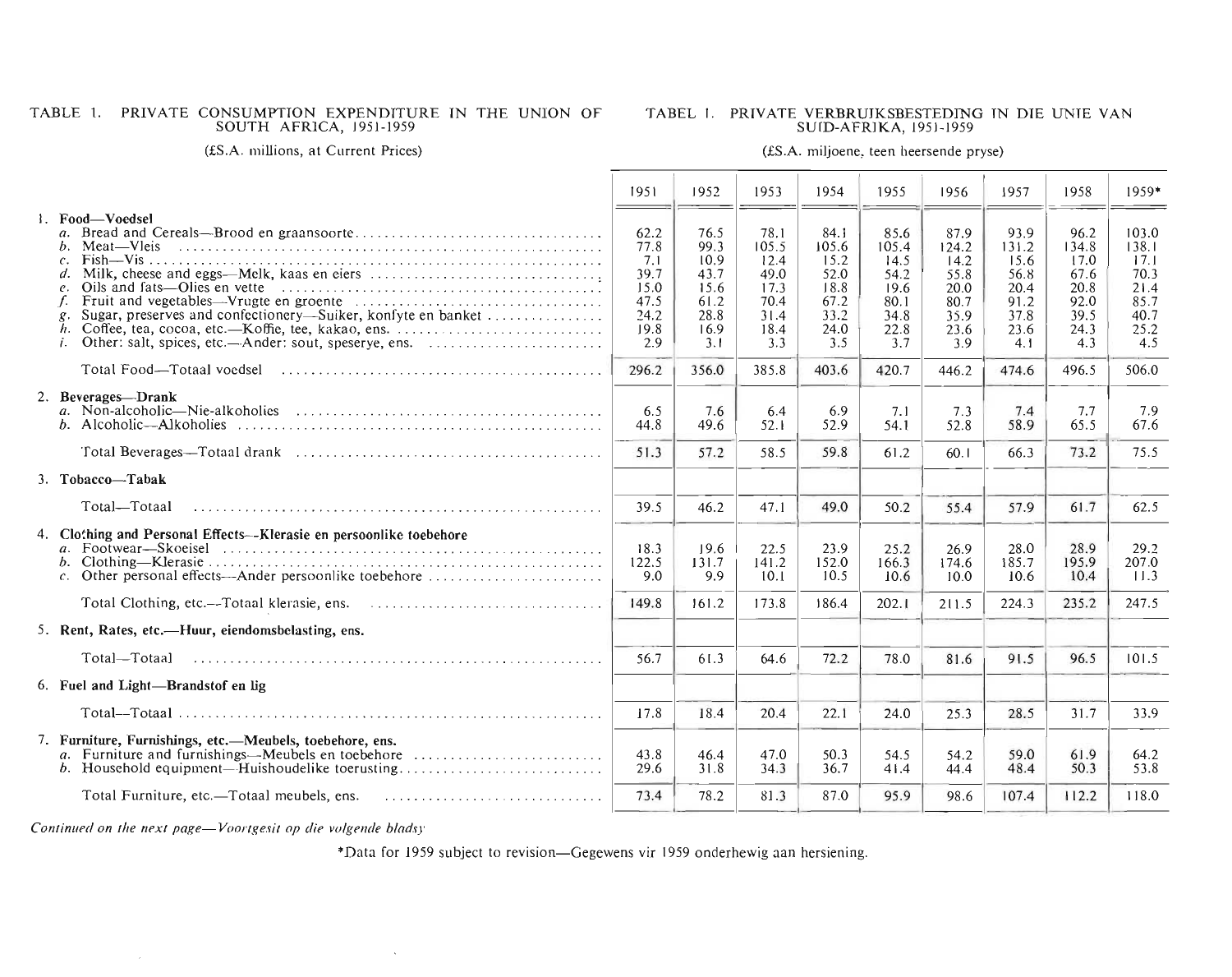# TABLE ]. PRIVATE CONSUMPTION EXPENDITURE IN THE UNION OF SOUTH AFRICA, 1951-]959 *(Continued)*

# TABEL 1. PRIVATE VERBRUIKSBESTEDING IN DIE UNIE VAN SUID-AFRIKA, 1951-1959 *( Ver vo!g)*

(£S.A. millions, at Current Prices)

## (£S.A. miljoene, teen hcersende pryse)

|                                                                                                                                                                                                                                  | 1951                        | 1952                         | 1953                         | 1954                         | 1955                         | 1956                         | 1957                         | 1958                         | $1959*$                      |
|----------------------------------------------------------------------------------------------------------------------------------------------------------------------------------------------------------------------------------|-----------------------------|------------------------------|------------------------------|------------------------------|------------------------------|------------------------------|------------------------------|------------------------------|------------------------------|
| 8. Household Operation—Lopende huishouding<br>b. Non-durable household goods—Nie-duursame huishoudelike artikels<br>$\mathcal{C}$ .                                                                                              | 31.4<br>3.5<br>7.1          | 34.8<br>3.9<br>7.6           | 37.9<br>4.2<br>8.2           | 41.1<br>4.5<br>9.0           | 45.7<br>4.8<br>9.7           | 50.4<br>4.9<br>10.1          | 54.9<br>4.9<br>10.6          | 58.9<br>5.1<br>10.9          | 62.9<br>5.1<br>11.4          |
|                                                                                                                                                                                                                                  | 42.0                        | 46.3                         | 50.3                         | 54.6                         | 60.2                         | 65.4                         | 70.4                         | 74.9                         | 79.4                         |
| 9. Personal Care and Health—Persoonlike versorging en gesondheid<br>a. Personal care and medicine—Persoonlike versorging en medisyne<br>b. Medical services and hospitals—Mediese dienste en hospitale $\dots \dots \dots \dots$ | 17.1<br>19.3                | 19.1<br>21.6                 | 21.1<br>23.4                 | 22.9<br>25.1                 | 24.7<br>26.8                 | 26.6<br>28.3                 | 28.2<br>31.3                 | 30.3<br>34.7                 | 33.3<br>37.1                 |
| Total Personal Care, etc.—Totaal persoonlike versorging, ens.                                                                                                                                                                    | 36.4                        | 40.7                         | 44.5                         | 48.0                         | 51.5                         | 54.9                         | 59.5                         | 65.0                         | 70.4                         |
| 10. Transportation and Communication-Vervoer en kommunikasie<br>a. Personal transportation equipment—Persoonlike vervoertoerusting<br>.<br>b. Operation of above equipment—Lopende koste van gemelde toerusting                  | 23.1<br>40.2<br>29.2<br>6.2 | 25.0<br>44.3<br>30.6<br>6.9  | 27.4<br>48.0<br>32.9<br>7.5  | 28.1<br>51.5<br>34.9<br>7.8  | 40.8<br>53.8<br>36.9<br>8.0  | 43.6<br>57.4<br>37.6<br>8.5  | 62.5<br>64.4<br>38.2<br>9.3  | 76.4<br>73.2<br>38.9<br>9.6  | 68.9<br>81.6<br>40.1<br>12.5 |
| Total Transportation, etc.—Totaal vervoer, ens.                                                                                                                                                                                  | 98.7                        | 106.8                        | 115.8                        | 122.3                        | 139.5                        | 147.1                        | 174.4                        | 198.1                        | 203.1                        |
| 11. Recreation and Entertainment-Ontspanning en vermaak<br>c. Books, newspapers, etc.—Boeke, koerante, ens.<br>d. Other recreation—Ander ontspanning $\ldots \ldots \ldots \ldots \ldots \ldots \ldots \ldots \ldots \ldots$     | 10.7<br>13.0<br>9.5<br>14.4 | 11.5<br>14.2<br>10.6<br>15.7 | 12.1<br>15.2<br>11.3<br>16.8 | 12.6<br>16.0<br>11.8<br>18.1 | 13.6<br>16.2<br>12.7<br>19.6 | 14.0<br>17.7<br>14.3<br>20.8 | 14.7<br>18.7<br>14.7<br>22.4 | 15.2<br>18.2<br>15.1<br>23.6 | 15.5<br>18.8<br>15.2<br>24.7 |
|                                                                                                                                                                                                                                  | 47.6                        | 52.0                         | 55.4                         | 58.5                         | 62.1                         | 66.8                         | 70.5                         | 72.1                         | 74.2                         |
| 12. Miscellaneous Services—Diverse dienste<br>a. Financial services—Finansiële dienste<br>c. Other services—Ander dienste $\dots \dots \dots \dots \dots \dots \dots \dots \dots \dots \dots \dots \dots \dots \dots \dots$      | 6.3<br>6.8<br>7.3           | 7.2<br>7.8<br>7.8            | 8.0<br>9.1<br>8.4            | 8.8<br>10.0<br>8.9           | 10.0<br>10.7<br>9.4          | 11.3<br>11.7<br>9.9          | 12.3<br>12.3<br>10.5         | 13.3<br>13.2<br>11.4         | 14.4<br>14.9<br>11.8         |
| Total Miscellaneous—Totaal diverse $\ldots, \ldots, \ldots, \ldots, \ldots, \ldots, \ldots, \ldots, \ldots, \ldots$                                                                                                              | 20.4                        | 22.8                         | 25.5                         | 27.7                         | 30.1                         | 32.9                         | 35.1                         | 37.9                         | 41.1                         |
| 13. Total of 1 to 12: Private Consumption Expenditure in the Domestic Market—Totaal<br>van 1 tot 12: private verbruiksbesteding in die binnelandse mark                                                                          | 929.8                       | 1047.1                       | 1123.0                       | 1191.2                       | 1275.5                       | 1345.8                       | 1460.4                       | 1555.0                       | 1613.1                       |
| 14. Foreign Sector---Buitelandse sektor entertainment contained the contact of the sector-                                                                                                                                       | .6                          | $-1.4$                       | 1.1                          | 2,1                          | 2.0                          | $\cdot$ <sup>8</sup>         | $\cdot$ 3                    | 1.7                          | 3.9                          |
| 15. Grand Total, Private Consumption Expenditure—Groottotaal, private verbruiksbesteding                                                                                                                                         | 930.4                       | 1046.7                       | 1124.1                       | 1193.3                       | 1277.5                       | 1346.6                       | 1460.7                       | 1556.7                       | 1617.0                       |

\* Data for 1959 subject to revision--Gegewens vir 1959 onderhewig aan hersiening.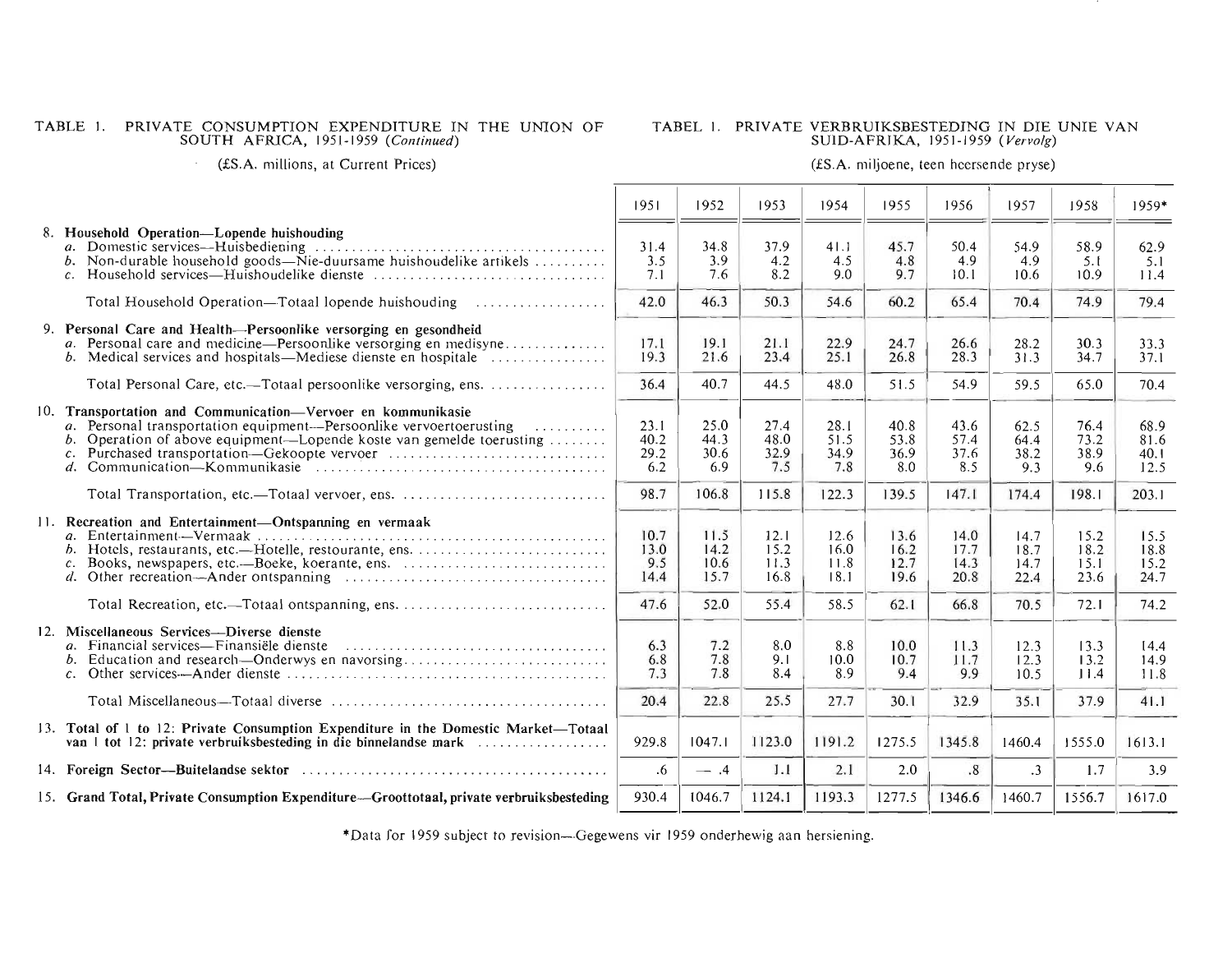#### TABLE 2. PRIVATE CONSUMPTION EXPENDITURE IN THE UNION ON DURABLE AND NON-DURABLE GOODS AND ON SERVICES

#### T ABEL 2. PRIVATE VERBRUIKSBESTEDING IN DIE UNIE OP DUURSAME EN NIE-DUURSAME GOEDERE EN OP DIENSTE

(£S.A. millions, at Current Prices)

#### (£S.A. miljoene, teen heersende pryse)

| 1. Food-Voedsel                                                    | 1951               | 1952               | 1953               | 1954               | 1955               | 1956               | 1957               | 1958                | 1959*               |
|--------------------------------------------------------------------|--------------------|--------------------|--------------------|--------------------|--------------------|--------------------|--------------------|---------------------|---------------------|
|                                                                    | 296.2              | 356.0              | 385.8              | 403.6              | 420.7              | 446.2              | 474.6              | 496.5               | 506.0               |
| 2. Beverages-Drank                                                 |                    |                    |                    |                    |                    |                    |                    |                     |                     |
|                                                                    | 51.3               | 57.2               | 58.5               | 59.8               | 61.2               | 60.1               | 66.3               | 73.2                | 75.5                |
| 3. Tobacco-Tabak                                                   |                    |                    |                    |                    |                    |                    |                    |                     |                     |
|                                                                    | 39.5               | 46.2               | 47.1               | 49.0               | 50.2               | 55.4               | 57.9               | 61.7                | 62.5                |
| 4. Clothing and Personal Effects—Klerasie en persoonlike toebehore | 8.4<br>141.4       | 9.1<br>152.1       | 9.3<br>164.5       | 9.7<br>176.7       | 9.8<br>192.3       | 9.3<br>202.2       | 9.8<br>214.5       | 9.7<br>225.5        | 10.5<br>237.0       |
|                                                                    | 149.8              | 161.2              | 173.8              | 186.4              | 202.1              | 211.5              | 224.3              | 235.2               | 247.5               |
| 5. Rent, Rates, etc.—Huur, eiendomsbelasting, ens.                 |                    |                    |                    |                    |                    |                    |                    |                     |                     |
|                                                                    | 56.7               | 61.3               | 64.6               | 72.2               | 78.0               | 81.6               | 91.5               | 96.5                | 101.5               |
| 6. Fuel and Light-Brandstof en lig                                 | 7.3<br>10.5        | 7.6<br>10.8        | 7.8<br>12.6        | 8.6<br>13.5        | 9.5<br>14.5        | 10.2<br>15.1       | 11.2<br>17.3       | 12.0<br>19.7        | 13.2<br>20.7        |
|                                                                    | 17.8               | 18.4               | 20.4               | 22.1               | 24.0               | 25.3               | 28.5               | 31.7                | 33.9                |
| 7. Furniture, Furnishings, etc.—Meubels, toebehore, ens.           | 66.3<br>5.3<br>1.8 | 70.7<br>5.5<br>2.0 | 73.6<br>5.7<br>2.0 | 78.8<br>6.0<br>2.2 | 87.0<br>6.5<br>2.4 | 89.5<br>6.6<br>2.5 | 97.5<br>7.2<br>2.7 | 101.9<br>7.5<br>2.8 | 107.3<br>7.8<br>2.9 |
|                                                                    | 73.4               | 78.2               | 81.3               | 87.0               | 95.9               | 98.6               | 107.4              | 112.2               | 118.0               |
| 8. Household Operation—Lopende huishouding                         | 3.5<br>38.5        | 3.9<br>42.4        | 4.2<br>46.1        | 4.5<br>50.1        | 4.8<br>55.4        | 4.9<br>60.5        | 4.9<br>65.5        | 5.1<br>69.8         | 5.1<br>74.3         |
|                                                                    | 42.0               | 46.3               | 50.3               | 54.6               | 60.2               | 65.4               | 70.4               | 74.9                | 79.4                |

*Continued on the next page- Voortgesit op die volgende bladsy* 

 $\sim$ 

 $\sim$ 

·Data for 1959 subject to revision-Gegewens vir 1959 onderhewigaan hersiening.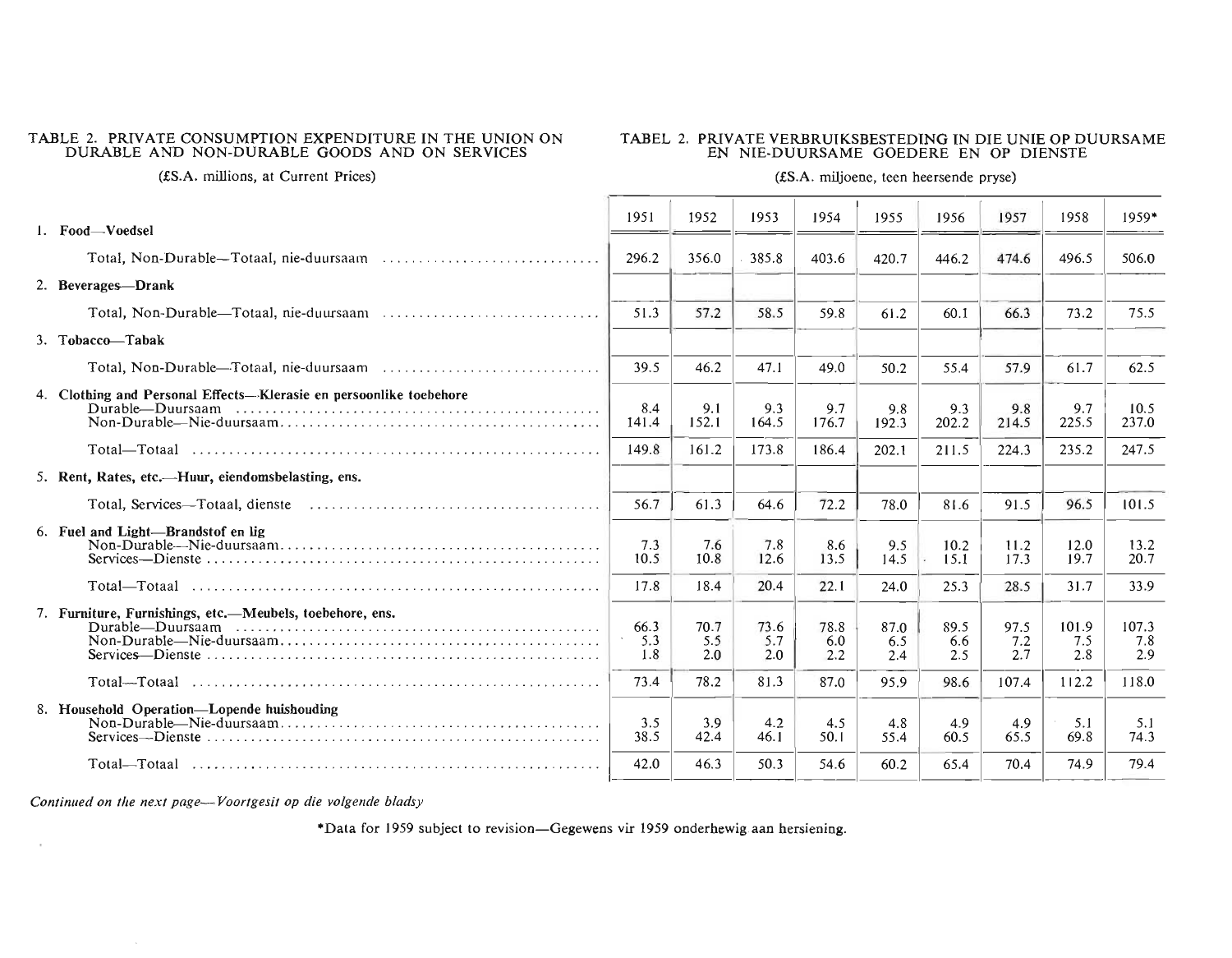# TABLE 2. PRIVATE CONSUMPTION EXPENDITURE IN THE UNION ON DURABLE AND NON-DURABLE GOODS AND ON SERVICES *(Continued)*

# TABEL 2. PRIVATE VERBRUIKSBESTEDING IN DIE UNIE OP DUURSAME EN NIE-DUURSAME GOEDERE EN OP DIENSTE *(Vervolg)*

(£S.A. millions, at Current Prices)

#### (£S.A. miljoene, teen heersende pryse)

|                                                                                                                                                         | 1951                    | 1952                    | 1953                    | 1954                    | 1955                    | 1956                    | 1957                    | 1958                    | $1959*$                  |
|---------------------------------------------------------------------------------------------------------------------------------------------------------|-------------------------|-------------------------|-------------------------|-------------------------|-------------------------|-------------------------|-------------------------|-------------------------|--------------------------|
| 9. Personal Care and Health-Persoonlike versorging en gesondheid                                                                                        | 14.5<br>21.9            | 16.4<br>24.3            | 17.9<br>26.6            | 19.5<br>28.5            | 21.1<br>30.4            | 22.3<br>32.6            | 23.4<br>36.1            | 25.7<br>39.3            | 28.4<br>42.0             |
| Total—Totaal                                                                                                                                            | 36.4                    | 40.7                    | 44.5                    | 48.0                    | 51.5                    | 54.9                    | 59.5                    | 65.0                    | 70.4                     |
| 10. Transportation and Communication-Vervoer en kommunikasie                                                                                            | 32.0<br>20.0<br>46.7    | 34.9<br>21.9<br>50.0    | 38.5<br>23.4<br>53.9    | 39.9<br>25.6<br>56.8    | 53.4<br>26.1<br>60.0    | 57.3<br>27.5<br>62.3    | 77.8<br>30.6<br>66.0    | 94.0<br>34.6<br>69.5    | 88.3<br>39.1<br>75.7     |
|                                                                                                                                                         | 98.7                    | 106.8                   | 115.8                   | 122.3                   | 139.5                   | 147.1                   | 174.4                   | 198.1                   | 203.1                    |
| 11. Recreation and Entertainment-Ontspanning en vermaak                                                                                                 | 5.0<br>16.3<br>26.3     | 5.6<br>17.9<br>28.5     | 6.0<br>19.1<br>30.3     | 6.4<br>20.2<br>31.9     | 7.0<br>21.9<br>33.2     | 7.7<br>23.8<br>35.3     | 8.3<br>25.0<br>37.2     | 8.7<br>26.0<br>37.4     | 8.9<br>26.8<br>38.5      |
|                                                                                                                                                         | 47.6                    | 52.0                    | 55.4                    | 58.5                    | 62.1                    | 66.8                    | 70.5                    | <b>72.1</b>             | 74.2                     |
| 12. Miscellaneous Services—Diverse dienste                                                                                                              |                         |                         |                         |                         |                         |                         |                         |                         |                          |
|                                                                                                                                                         | 20.4                    | 22.8                    | 25.5                    | 27.7                    | 30.1                    | 32.9                    | 35.1                    | 37.9                    | 41.1                     |
| 13. Total of 1 to 12: Private Consumption Expenditure in the Domestic Market-Totaal<br>van 1 tot 12: Private verbruiksbesteding in die binnelandse mark | 111.7<br>595.3<br>222.8 | 120.3<br>684.7<br>242.1 | 127.4<br>734.0<br>261.6 | 134.8<br>773.5<br>282.9 | 157.2<br>814.3<br>304.0 | 163.8<br>859.2<br>322.8 | 193.4<br>915.6<br>351.4 | 214.3<br>967.8<br>372.9 | 215.0<br>1001.4<br>396.7 |
|                                                                                                                                                         | 929.8                   | 1047.1                  | 1123.0                  | 1191.2                  | 1275.5                  | 1345.8                  | 1460.4                  | 1555.0                  | 1613.1                   |
|                                                                                                                                                         | $.6\phantom{0}$         | $-4$                    | 1.1                     | 2.1                     | 2.0                     | .8                      | $\cdot$ 3               | 1.7                     | 3.9                      |
| 15. Grand Total, Private Consumption Expenditure-Groottotaal, private verbruiksbesteding                                                                | 930.4                   | 1046.7                  | 1124.1                  | 1193.3                  | 1277.5                  | 1346.6 1460.7           |                         | 1556.7                  | 1617.0                   |

\*Data for 1959 subject to revision-Gegewens vir 1959 onderhewig aan hersiening.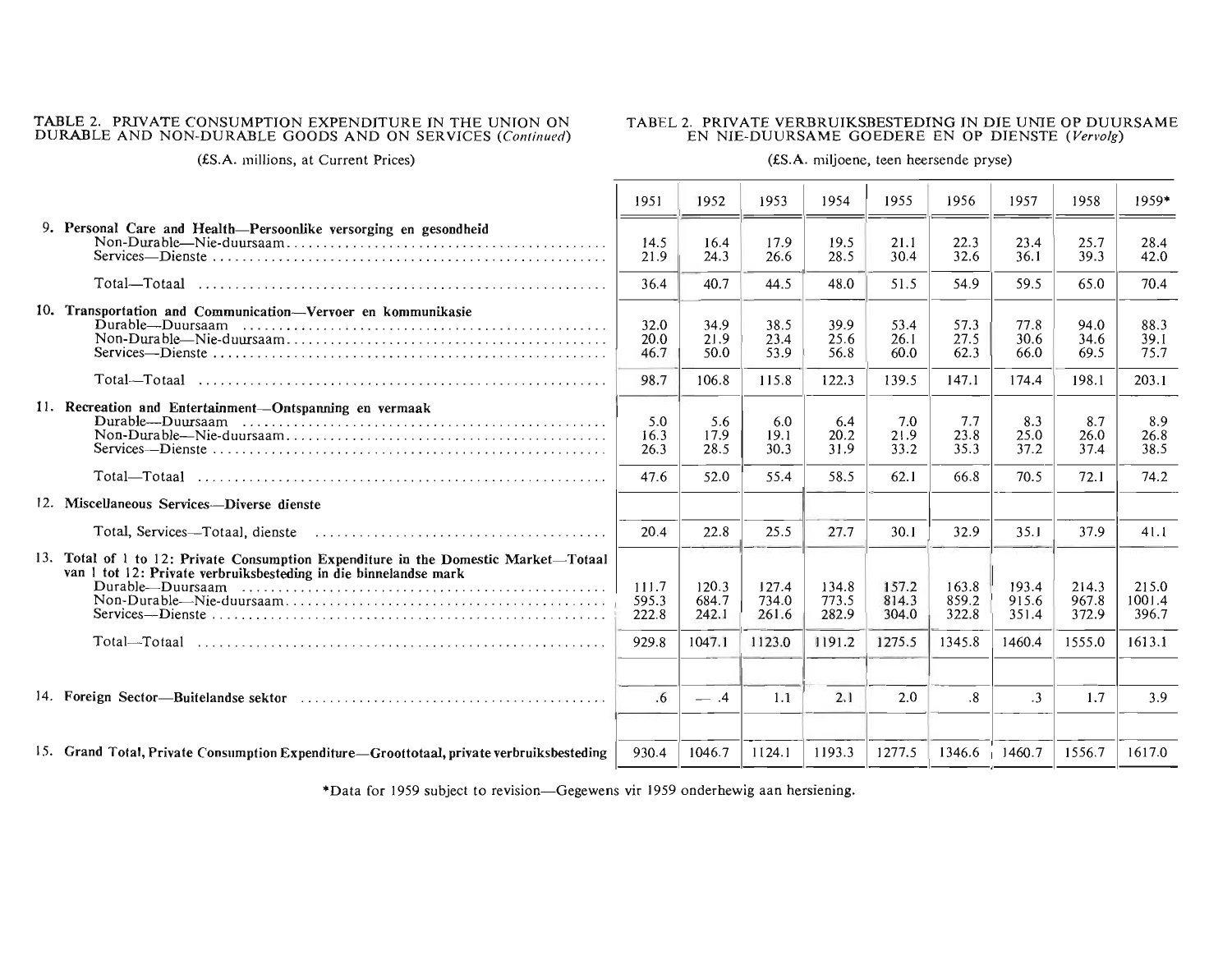#### TABLE 3. REAL PRIVATE CONSUMPTION EXPENDITURE IN THE UNION.  $951 - 1959$

# TABEL 3. REËLE PRIVATE VERBRUIKSBESTEDING IN DIE UNIE,

#### (£S.A. millions, at 1953 Prices) (£S.A. miljoene, teen 1953 pryse)

|                                                                                                                                                                                                     | 1951                                                                | 1952                                                                 | 1953                                                                 | 1954                                                                 | 1955                                                                 | 1956                                                                 | 1957                                                                 | 1958                                                                 | $1959*$                                                              |
|-----------------------------------------------------------------------------------------------------------------------------------------------------------------------------------------------------|---------------------------------------------------------------------|----------------------------------------------------------------------|----------------------------------------------------------------------|----------------------------------------------------------------------|----------------------------------------------------------------------|----------------------------------------------------------------------|----------------------------------------------------------------------|----------------------------------------------------------------------|----------------------------------------------------------------------|
| 1. Food-Voedsel<br>$\mathfrak{a}$ .<br>Meat—Vleis<br>$\mathcal{C}$ .<br>Sugar, preserves and confectionery--Suiker, konfyte en banket<br>Other: salt, spices, etc.—Ander: sout, speserve, ens<br>i. | 71.9<br>101.2<br>8.8<br>46.4<br>17.0<br>63.4<br>29.7<br>20.5<br>3.0 | 77.5<br>101.9<br>11.7<br>46.9<br>17.1<br>65.5<br>31.7<br>17.8<br>3.2 | 78.I<br>105.5<br>12.4<br>49.0<br>17.3<br>70.4<br>31.4<br>18.4<br>3.3 | 80.3<br>104.5<br>15.0<br>52.0<br>18.1<br>74.8<br>32.8<br>21.5<br>3.4 | 82.1<br>101.6<br>14.1<br>54.5<br>18.7<br>78.2<br>34.3<br>20.0<br>3.4 | 82.6<br>105.8<br>11.6<br>55.8<br>19.0<br>81.6<br>35.6<br>21.4<br>3.4 | 86.5<br>109.9<br>13.9<br>56.3<br>19.4<br>84.6<br>37.9<br>21.0<br>3.4 | 88.5<br>110.8<br>15.1<br>58.7<br>19.6<br>85.2<br>39.1<br>21.3<br>3,4 | 89.3<br>111.2<br>15.3<br>59.2<br>19.8<br>84.2<br>40.4<br>22.1<br>3.4 |
|                                                                                                                                                                                                     | 361.9                                                               | 373.3                                                                | 385.8                                                                | 402.4                                                                | 406.9                                                                | 416.8                                                                | 432.9                                                                | 441.7                                                                | 444.9                                                                |
| 2. Beverages-Drank<br>b. Alcoholic—Alkoholies                                                                                                                                                       | 6.5<br>46.8                                                         | 7.6<br>50.9                                                          | 6.4<br>52.1                                                          | 6.9<br>53.4                                                          | 7.1<br>54.4                                                          | 7.3<br>56.2                                                          | 7.4<br>58.8                                                          | 7.7<br>58.2                                                          | 7.9<br>61.3                                                          |
|                                                                                                                                                                                                     | 53.3                                                                | 58.5                                                                 | 58.5                                                                 | 60.3                                                                 | 61.5                                                                 | 63.5                                                                 | 66.2                                                                 | 65.9                                                                 | 69.2                                                                 |
| 3. Tobacco-Tabak                                                                                                                                                                                    |                                                                     |                                                                      |                                                                      |                                                                      |                                                                      |                                                                      |                                                                      |                                                                      |                                                                      |
|                                                                                                                                                                                                     | 45.3                                                                | 46.2                                                                 | 47.1                                                                 | 48.5                                                                 | 48.3                                                                 | 51.8                                                                 | 52.0                                                                 | 49.0                                                                 | 47.8                                                                 |
| 4. Clothing and Personal Effects—Klerasie en persoonlike toebehore<br>b. Clothing-Klerasie<br>c. Other personal effects—Ander persoonlike toebehore                                                 | 19.3<br>125.7<br>9.3                                                | 19.8<br>130.2<br>9.7                                                 | 22.5<br>141.2<br>10.1                                                | 23.8<br>151.0<br>10.3                                                | 24.9<br>164.1<br>10.5                                                | 26.4<br>171.8<br>9.9                                                 | 27.4<br>182.2<br>10.4                                                | 28.0<br>191.6<br>10.2                                                | 28.1<br>202.8<br>11.0                                                |
|                                                                                                                                                                                                     | 154.3                                                               | 159.7                                                                | 173.8                                                                | 185.1                                                                | 199.5                                                                | 208.1                                                                | 220.0                                                                | 229.8                                                                | 241.9                                                                |
| 5. Rent, Rates, etc.—Huur, eiendomsbelasting, ens.                                                                                                                                                  |                                                                     |                                                                      |                                                                      |                                                                      |                                                                      |                                                                      |                                                                      |                                                                      |                                                                      |
|                                                                                                                                                                                                     | 60.4                                                                | 62.4                                                                 | 64.6                                                                 | 67.0                                                                 | 69.4                                                                 | 71.8                                                                 | 74.2                                                                 | 76.8                                                                 | 79.8                                                                 |
| 6. Fuel and Light-Brandstof en lig                                                                                                                                                                  |                                                                     |                                                                      |                                                                      |                                                                      |                                                                      |                                                                      |                                                                      |                                                                      |                                                                      |
|                                                                                                                                                                                                     | 19.8                                                                | 19.8                                                                 | 20.4                                                                 | 21.4                                                                 | 22.3                                                                 | 23.2                                                                 | 24.4                                                                 | 25.4                                                                 | 26.3                                                                 |
| 7. Farniture, Furnishings, etc.—Meubels, toebehore, ens.<br>a. Furniture and furnishings—Meubels en toebehore<br>b. Household equipment—Huishoudelike toerusting                                    | 45.5<br>30.6                                                        | 47.4<br>32.3                                                         | 47.0<br>34.3                                                         | 49.7<br>36.2                                                         | 53.7<br>40.5                                                         | 52.8<br>42.8                                                         | 56.3<br>46.1                                                         | 58.6<br>47.4                                                         | 60.6<br>50.6                                                         |
|                                                                                                                                                                                                     | 76.1                                                                | 79.7                                                                 | 81.3                                                                 | 85.9                                                                 | 94.2                                                                 | 95.6                                                                 | 102.4                                                                | 106.0                                                                | 111.2                                                                |

*Continued on the next page-Voorgesit op die volgende bladsy.* 

 $\sim$ 

·Data for 1959 subject to revision-Gegewens vir 1959 onderhewig aan hersiening.